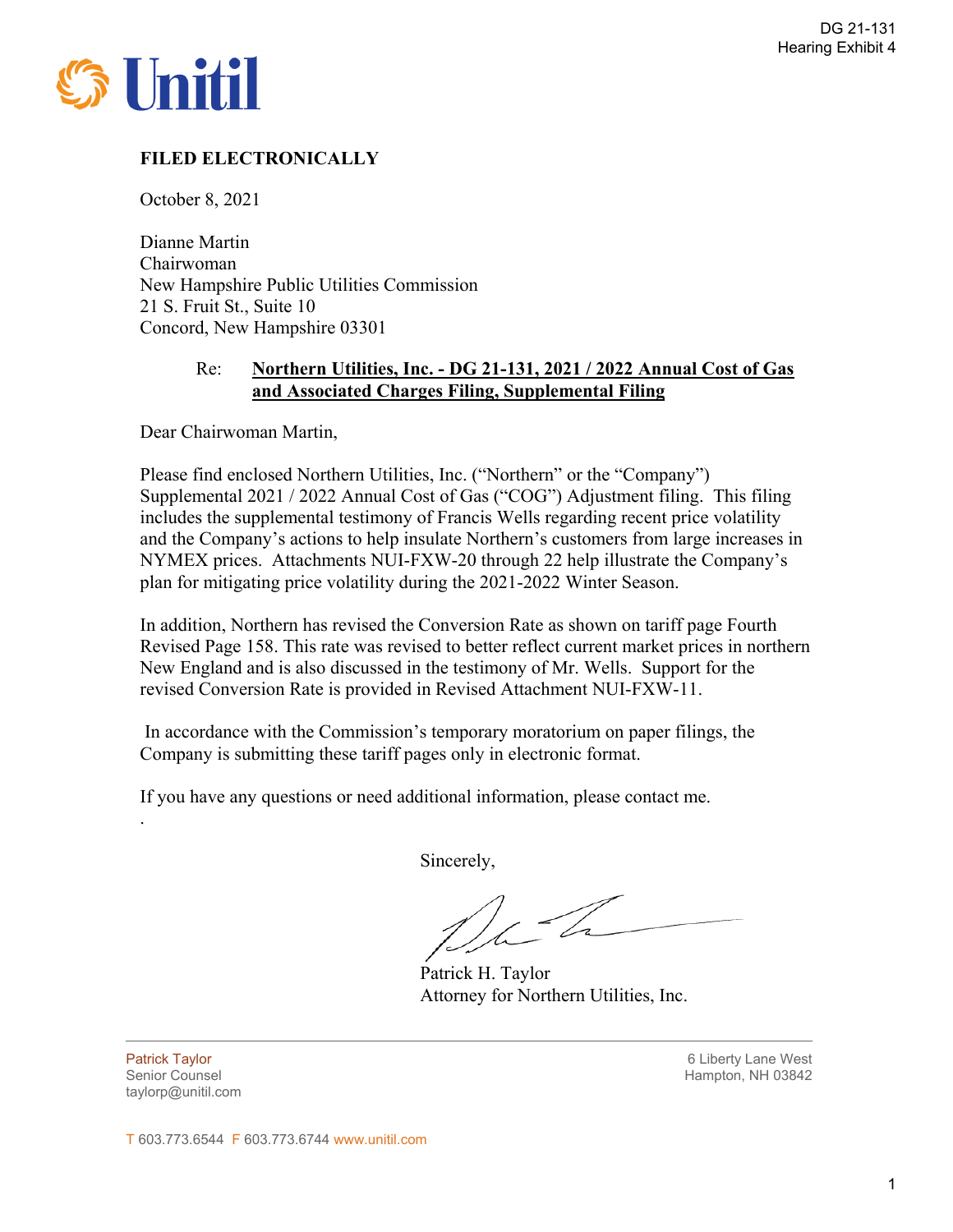# **VII. DELIVERY SERVICE TERMS AND CONDITIONS (continued)**

# **Appendix D**

# **Re-entry Surcharge and Conversion Surcharge (continued)**

# **D. Information to be Filed with the Commission:**

| DG 21-131<br>Hearing Exhibit 4<br>NHPUC No. 12 - Gas<br>Fourth Revised Page 158<br>Superseding Third Revised Page 158<br>Northern Utilities, Inc.                                                                                                                                                                                                                                                                                                                                                                                                                                                                             |                                             |                                          |  |  |  |  |  |  |  |  |  |
|-------------------------------------------------------------------------------------------------------------------------------------------------------------------------------------------------------------------------------------------------------------------------------------------------------------------------------------------------------------------------------------------------------------------------------------------------------------------------------------------------------------------------------------------------------------------------------------------------------------------------------|---------------------------------------------|------------------------------------------|--|--|--|--|--|--|--|--|--|
| VII. DELIVERY SERVICE TERMS AND CONDITIONS (continued)                                                                                                                                                                                                                                                                                                                                                                                                                                                                                                                                                                        |                                             |                                          |  |  |  |  |  |  |  |  |  |
| <b>Appendix D</b>                                                                                                                                                                                                                                                                                                                                                                                                                                                                                                                                                                                                             |                                             |                                          |  |  |  |  |  |  |  |  |  |
| <b>Re-entry Surcharge and Conversion Surcharge</b><br>(continued)                                                                                                                                                                                                                                                                                                                                                                                                                                                                                                                                                             |                                             |                                          |  |  |  |  |  |  |  |  |  |
| D. Information to be Filed with the Commission:                                                                                                                                                                                                                                                                                                                                                                                                                                                                                                                                                                               |                                             |                                          |  |  |  |  |  |  |  |  |  |
| As part of the annual Cost of Gas filing, the Company shall file with the Commission a report<br>showing the number of customers assessed the Re-entry Surcharge and the Conversion<br>Surcharge and the amount of revenue received for each charge through the prior April 30.<br>Pursuant to the Company's Cost of Gas Clause, the Company will apply such revenues as credits<br>to the Company's New Hampshire Division Cost of Gas.<br>The following Re-entry Surcharge and Conversion Surcharge shall be applicable for the periods<br>of November 1, 2021 through April 30, 2022 and May 1, 2022 through October 2022. |                                             |                                          |  |  |  |  |  |  |  |  |  |
| <b>Effective Dates:</b>                                                                                                                                                                                                                                                                                                                                                                                                                                                                                                                                                                                                       | November 1, 2021 –<br><b>April 30, 2022</b> | May 1, 2022 -<br><b>October 30, 2022</b> |  |  |  |  |  |  |  |  |  |
| <b>Re-entry Surcharge:</b>                                                                                                                                                                                                                                                                                                                                                                                                                                                                                                                                                                                                    | $$0.000$ per therm                          | $$0.0000$ per therm                      |  |  |  |  |  |  |  |  |  |
| <b>Conversion Surcharge, Low Load Factor</b><br>$(G-40, G-41, G-42)$ :                                                                                                                                                                                                                                                                                                                                                                                                                                                                                                                                                        | $$0.7543$ per therm                         | \$0.0000 per therm                       |  |  |  |  |  |  |  |  |  |
| <b>Conversion Surcharge, High Load Factor</b><br>$(G-50, G-51, G-52)$ :                                                                                                                                                                                                                                                                                                                                                                                                                                                                                                                                                       | $$0.8641$ per therm                         | $$0.0000$ per therm                      |  |  |  |  |  |  |  |  |  |
| Issued: October 8, 2021                                                                                                                                                                                                                                                                                                                                                                                                                                                                                                                                                                                                       | Issued by:                                  | Robert. B Hevert                         |  |  |  |  |  |  |  |  |  |
| Effective: November 1, 2021                                                                                                                                                                                                                                                                                                                                                                                                                                                                                                                                                                                                   |                                             | Senior Vice President<br>Title:          |  |  |  |  |  |  |  |  |  |
| Authorized by NHPUC Order No.                                                                                                                                                                                                                                                                                                                                                                                                                                                                                                                                                                                                 | in Docket No. DG 21-, dated.                | Page 1 of 22                             |  |  |  |  |  |  |  |  |  |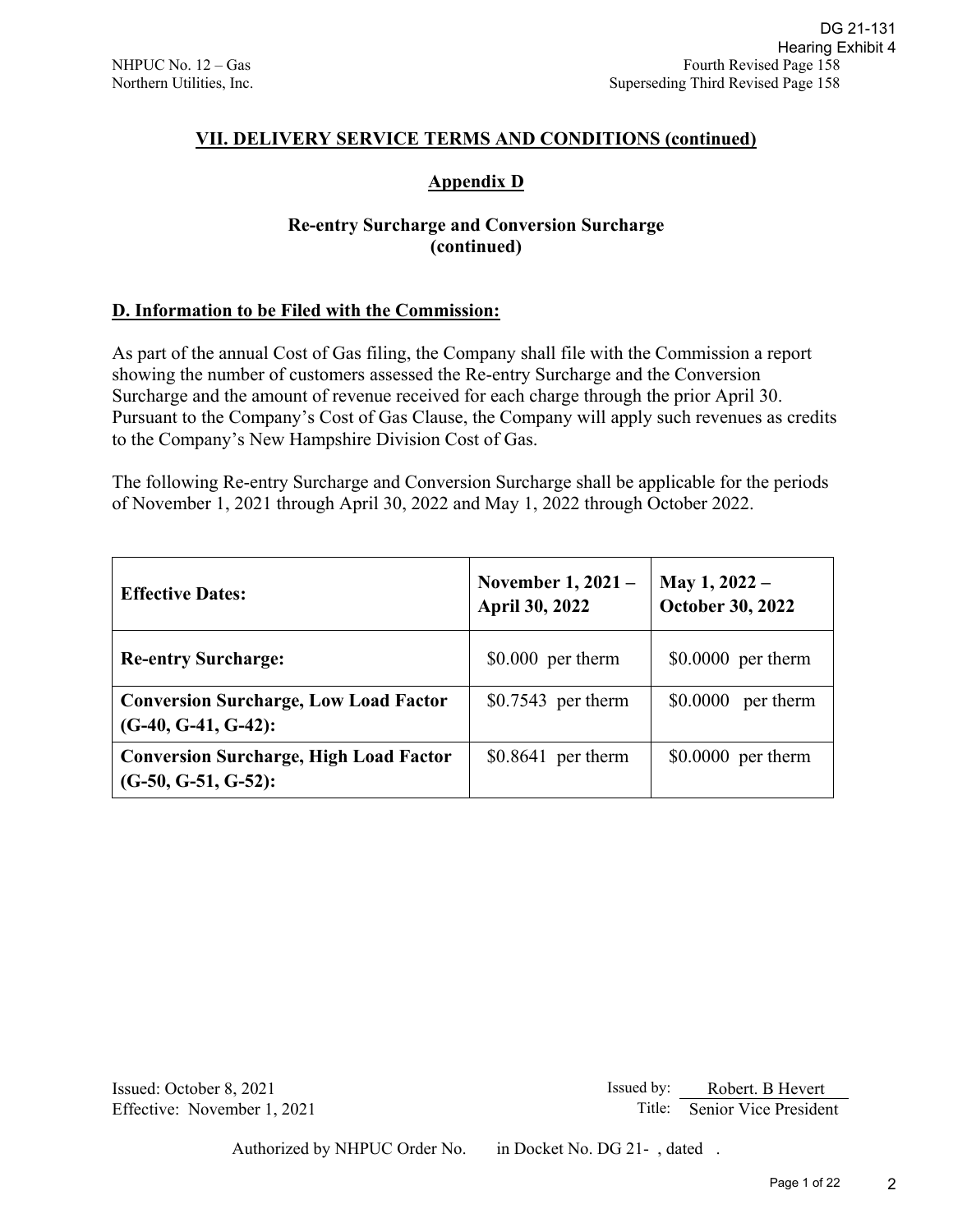# **VII. DELIVERY SERVICE TERMS AND CONDITIONS (continued)**

# **Appendix D**

# **Re-entry Surcharge and Conversion Surcharge (continued)**

# **D. Information to be Filed with the Commission:**

| DG 21-131<br>Hearing Exhibit 4<br>NHPUC No. 12 - Gas<br><b>Third-Fourth Revised Page 158</b><br>Superseding Second Third Revised Page 158<br>Northern Utilities, Inc.                                                                                                                                                                                                                                                                                                                                                                                                                                                                               |                                      |                            |                                           |   |  |  |  |  |  |  |
|-----------------------------------------------------------------------------------------------------------------------------------------------------------------------------------------------------------------------------------------------------------------------------------------------------------------------------------------------------------------------------------------------------------------------------------------------------------------------------------------------------------------------------------------------------------------------------------------------------------------------------------------------------|--------------------------------------|----------------------------|-------------------------------------------|---|--|--|--|--|--|--|
| VII. DELIVERY SERVICE TERMS AND CONDITIONS (continued)                                                                                                                                                                                                                                                                                                                                                                                                                                                                                                                                                                                              |                                      |                            |                                           |   |  |  |  |  |  |  |
| <b>Appendix D</b>                                                                                                                                                                                                                                                                                                                                                                                                                                                                                                                                                                                                                                   |                                      |                            |                                           |   |  |  |  |  |  |  |
| <b>Re-entry Surcharge and Conversion Surcharge</b><br>(continued)                                                                                                                                                                                                                                                                                                                                                                                                                                                                                                                                                                                   |                                      |                            |                                           |   |  |  |  |  |  |  |
| D. Information to be Filed with the Commission:                                                                                                                                                                                                                                                                                                                                                                                                                                                                                                                                                                                                     |                                      |                            |                                           |   |  |  |  |  |  |  |
| As part of the annual Cost of Gas filing, the Company shall file with the Commission a report<br>showing the number of customers assessed the Re-entry Surcharge and the Conversion<br>Surcharge and the amount of revenue received for each charge through the prior April 30.<br>Pursuant to the Company's Cost of Gas Clause, the Company will apply such revenues as credits<br>to the Company's New Hampshire Division Cost of Gas.<br>The following Re-entry Surcharge and Conversion Surcharge shall be applicable for the periods<br>of November 1, 2020-2021 through April 30, 2021-2022 and May 1, 2021-2022 through October<br>20212022. |                                      |                            |                                           |   |  |  |  |  |  |  |
| <b>Effective Dates:</b>                                                                                                                                                                                                                                                                                                                                                                                                                                                                                                                                                                                                                             | November 1, 20201<br>April 30, 20242 | May 1, 202 <sup>1</sup> 2- | October 30, 20242                         |   |  |  |  |  |  |  |
| <b>Re-entry Surcharge:</b>                                                                                                                                                                                                                                                                                                                                                                                                                                                                                                                                                                                                                          | \$0.00120000 per<br>therm            | therm                      | $$00011-0000$ per                         |   |  |  |  |  |  |  |
| <b>Conversion Surcharge, Low Load Factor</b><br>$(G-40, G-41, G-42)$ :                                                                                                                                                                                                                                                                                                                                                                                                                                                                                                                                                                              | \$0.0012-7543 per<br>therm           | therm                      | \$0.0011-0000 per                         |   |  |  |  |  |  |  |
| <b>Conversion Surcharge, High Load Factor</b><br>$(G-50, G-51, G-52)$ :                                                                                                                                                                                                                                                                                                                                                                                                                                                                                                                                                                             | $$0.09848641$ per<br>therm           | therm                      | $$0.0011 - 0000$ per                      |   |  |  |  |  |  |  |
| Issued: September 17October 8, 20202021                                                                                                                                                                                                                                                                                                                                                                                                                                                                                                                                                                                                             |                                      | Issued by:                 | Robert B. Hevert<br>Senior Vice President |   |  |  |  |  |  |  |
| Effective: November 1, 20202021<br>Authorized by NHPUC Order No. in Docket No. DG 2021-, dated.                                                                                                                                                                                                                                                                                                                                                                                                                                                                                                                                                     |                                      | Title:                     |                                           |   |  |  |  |  |  |  |
|                                                                                                                                                                                                                                                                                                                                                                                                                                                                                                                                                                                                                                                     |                                      |                            | Page 2 of 22                              | 3 |  |  |  |  |  |  |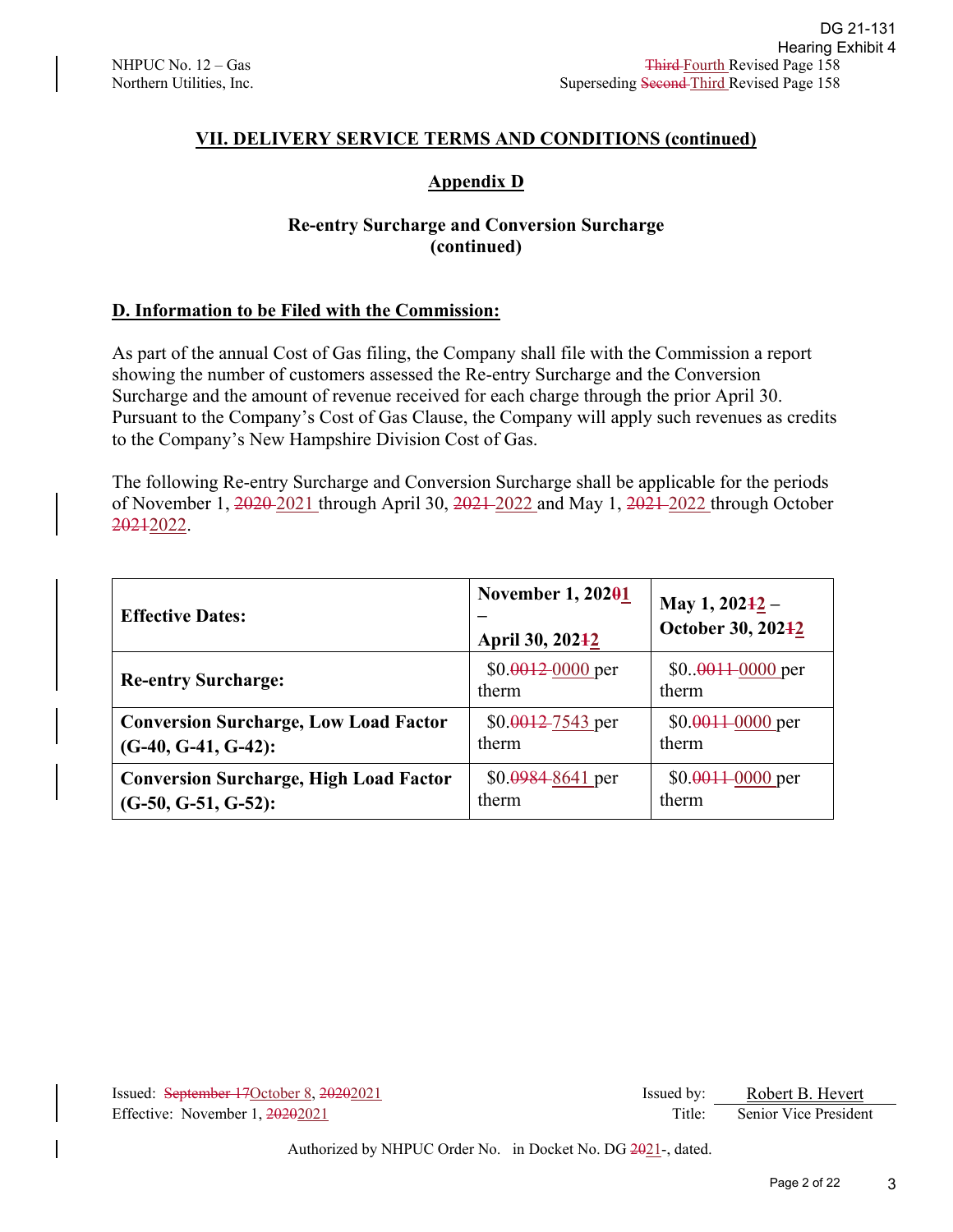### **NORTHERN UTILITIES, INC. NEW HAMPSHIRE DIVISION ANNUAL PERIOD 2021-2022 COST OF GAS FILING**

## **SUPPLEMENTAL PREFILED TESTIMONY OF FRANCIS X. WELLS**

- 1 **Q. Please state your name and business address.**
- 2 A. My name is Francis X. Wells. My business address is 6 Liberty Lane West, Hampton, 3 NH.
- 4 **Q. What is your relationship with Northern Utilities, Inc.?**
- 5 A. I am employed by Unitil Service Corp. (the "Service Company") as Manager of Energy
- 6 Planning. The Service Company provides professional services to Northern Utilities, Inc.
- 7 **Q. Please briefly describe your educational and business experience.**
- 8 A. I earned my Bachelor of Arts Degree in both Economics and History from the
- 9 University of Maine in 1995. I joined the Service Company in September 1996 and
- 10 have worked primarily in the Energy Contracts department. My primary
- 11 responsibilities involve gas supply planning and acquisition.
- 12 **Q. Have you previously testified before the New Hampshire Public Utilities**
- 13 **Commission ("Commission")?**
- 14 A. Yes. I have testified as Northern's gas supply witness before the Commission in 15 Northern's Cost of Gas ("COG") proceedings.
- 16 **Q. Please explain the purpose of your supplemental prefiled testimony in this**  17 **proceeding.**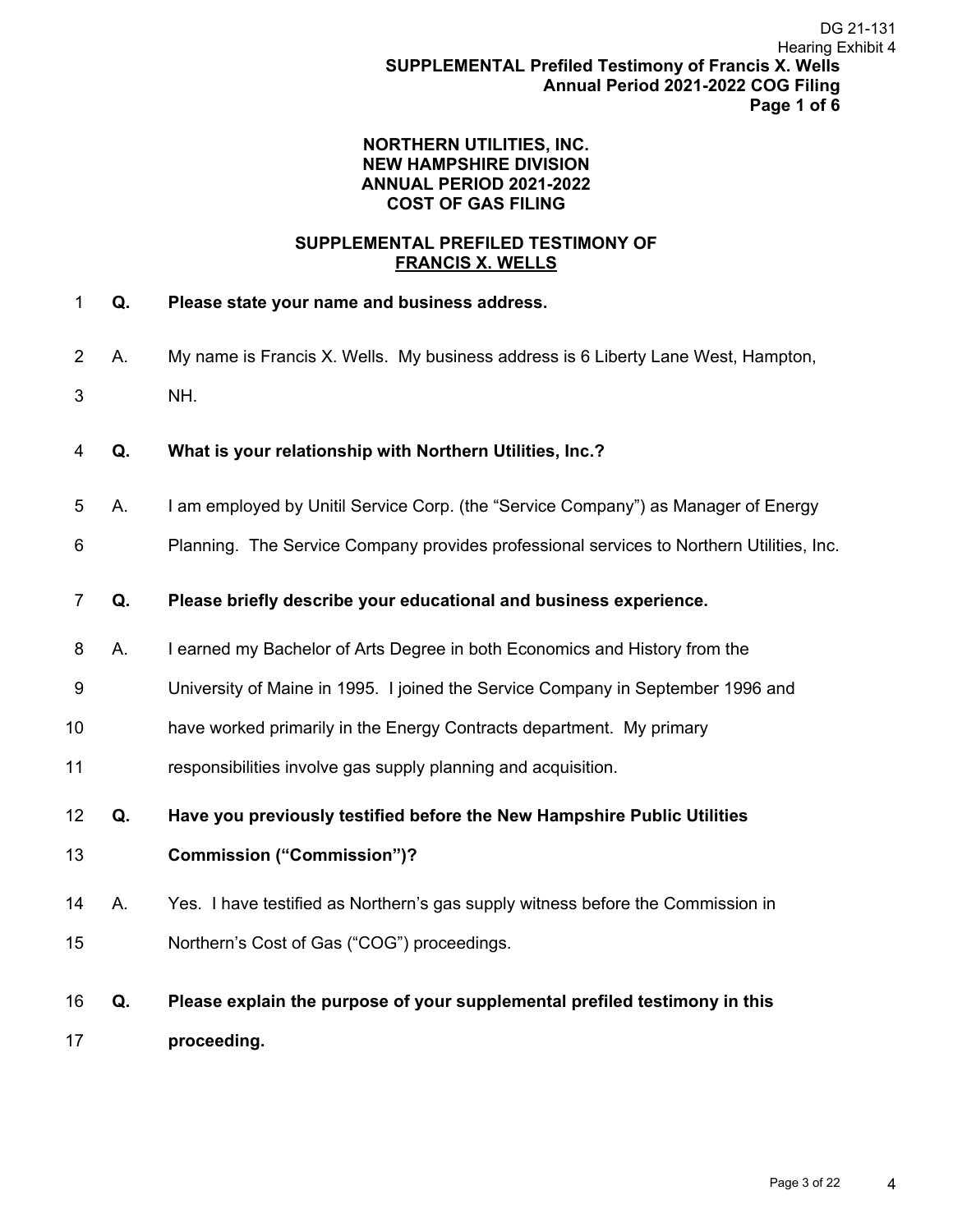|                |    | DG 21-131<br><b>Hearing Exhibit 4</b><br><b>SUPPLEMENTAL Prefiled Testimony of Francis X. Wells</b><br>Annual Period 2021-2022 COG Filing<br>Page 2 of 6 |
|----------------|----|----------------------------------------------------------------------------------------------------------------------------------------------------------|
| 1              | Α. | The purpose of my supplemental prefiled testimony is to provide an update on the recent                                                                  |
| 2              |    | volatility in NYMEX natural gas futures prices that has occurred since Northern                                                                          |
| 3              |    | submitted its 2021-2022 Annual COG filing and to inform the Commission that Northern                                                                     |
| 4              |    | has fixed the NYMEX price for a portion of its physical supply contracts to mitigate the                                                                 |
| 5              |    | risk of NYMEX price spikes during the upcoming Winter Period. At the time of                                                                             |
| 6              |    | Northern's Initial Filing in this 2021-2022 Annual Period COG, 40 percent of the                                                                         |
| 7              |    | Company's projected supply volumes from November 2021 through March 2022 were                                                                            |
| 8              |    | fixed relative to changes in NYMEX market pricing. Now that Northern has taken this                                                                      |
| 9              |    | action, 70 percent of the Company's projected supply volumes from November 2021                                                                          |
| 10             |    | through March 2022 are fixed relative to changes in NYMEX market pricing. These fixed                                                                    |
| 11             |    | NYMEX prices are reflected in the updated commodity cost forecast I provide with this                                                                    |
| 12             |    | Supplemental Prefiled Testimony.                                                                                                                         |
|                |    |                                                                                                                                                          |
|                | Q. | Please provide an update on NYMEX natural gas futures prices since the Initial                                                                           |
|                |    | Filing in this proceeding was made.                                                                                                                      |
| 13<br>14<br>15 | А. | Table 1, below provides monthly comparison of NYMEX natural gas futures settlement                                                                       |
| 16             |    | prices as of September 14, 2021, which I used for the COG filing, and more recent                                                                        |
| 17             |    | settlement prices as of September 30, 2021.                                                                                                              |
|                |    |                                                                                                                                                          |
| 18             |    |                                                                                                                                                          |
|                |    |                                                                                                                                                          |
|                |    |                                                                                                                                                          |
|                |    |                                                                                                                                                          |
|                |    |                                                                                                                                                          |
|                |    |                                                                                                                                                          |
|                |    |                                                                                                                                                          |

18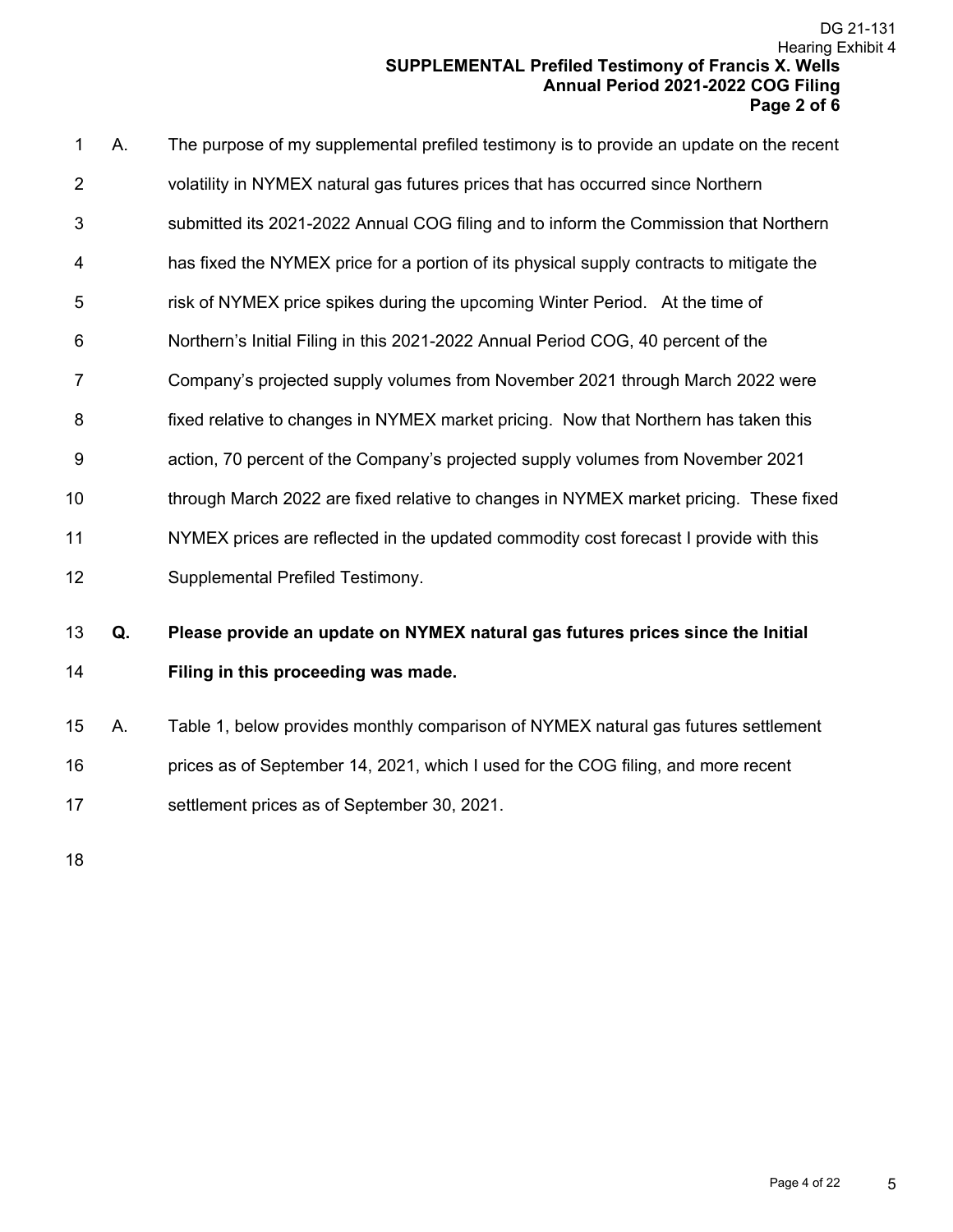DG 21-131 DG 21-131<br>Hearing Exhibit 4<br>**X. Wells**<br>**X. Wells**<br>**DG Filing**<br>ge 3 of 6<br>sed 11<br>have<br>sed 11<br>have<br>s futures<br>sed 11<br>have<br>prices,<br>prices,<br>prices,<br>prices,<br>ern was<br>s effect<br> $Page = 5$  of 22 Hearing Exhibit 4 **SUPPLEMENTAL Prefiled Testimony of Francis X. Wells Annual Period 2021-2022 COG Filing Page 3 of 6** 

| NYMEX Natural Gas Futures Settlement Prices<br>Table 1. |    |                                           |                   |       |    |       |     |  |  |  |  |
|---------------------------------------------------------|----|-------------------------------------------|-------------------|-------|----|-------|-----|--|--|--|--|
| Month                                                   |    | 9/14/2021<br>(Used for Initial<br>Filing) | Percent<br>Change |       |    |       |     |  |  |  |  |
| <b>Nov-21</b>                                           | \$ | 5.305                                     | \$                | 5.867 | \$ | 0.562 | 11% |  |  |  |  |
| $Dec-21$                                                | \$ | 5.398                                     | \$                | 5.991 | \$ | 0.593 | 11% |  |  |  |  |
| $Jan-22$                                                | \$ | 5.465                                     | \$                | 6.073 | \$ | 0.608 | 11% |  |  |  |  |
| $Feb-22$                                                | S  | 5.370                                     | \$                | 5.951 | \$ | 0.581 | 11% |  |  |  |  |
| Mar-22                                                  | \$ | 5.013                                     | \$                | 5.517 | \$ | 0.504 | 10% |  |  |  |  |
| Apr-22                                                  | \$ | 3.939                                     | \$                | 3.996 | \$ | 0.057 | 1%  |  |  |  |  |
| $May-22$                                                | \$ | 3.810                                     | \$                | 3.824 | \$ | 0.014 | 0%  |  |  |  |  |
| Jun-22                                                  | \$ | 3.839                                     | \$                | 3.855 | \$ | 0.016 | 0%  |  |  |  |  |
| <b>Jul-22</b>                                           | \$ | 3.871                                     | \$                | 3.896 | \$ | 0.025 | 1%  |  |  |  |  |
| <b>Aug-22</b>                                           | \$ | 3.879                                     | \$                | 3.903 | \$ | 0.024 | 1%  |  |  |  |  |
| Sep-22                                                  | \$ | 3.863                                     | \$                | 3.884 | \$ | 0.021 | 1%  |  |  |  |  |
| Oct-22                                                  | \$ | 3.890                                     | \$                | 3.913 | \$ | 0.023 | 1%  |  |  |  |  |

1

2 As one can see, prices for the November through March timeframe have increased 11 3 percent since September 14, 2021. Prices for April 2022 through October 2022 have 4 increased approximately 1 percent since August 5, 2021.

# 5 **Q. Can you please explain the reasons for this increase in NYMEX natural gas futures**  6 **pricing?**

7 A. Factors that have led to the increase in NYMEX natural gas prices include lower 8 underground storage levels in North America, higher prices for LNG exports caused by 9 higher global LNG demand, and supply disruptions caused by Hurricane Ida.

10 Natural gas prices are now at levels not seen in several years, reflective of a tighter

11 balance between natural gas supply and demand, both in North America and globally.

12 Northern is concerned that any unexpected events, such as colder than normal weather

13 (like Winter Storm Uri last winter, which caused supply disruptions leading to high

14 natural gas prices in the Gulf of Mexico production area), could result in dramatic

- 15 increases in NYMEX that would result in extremely high and volatile natural gas prices,
- 16 reflective of scarcity of supply. This is a change from recent years, when Northern was
- 17 mostly concerned with the scarcity of pipeline capacity into New England and its effect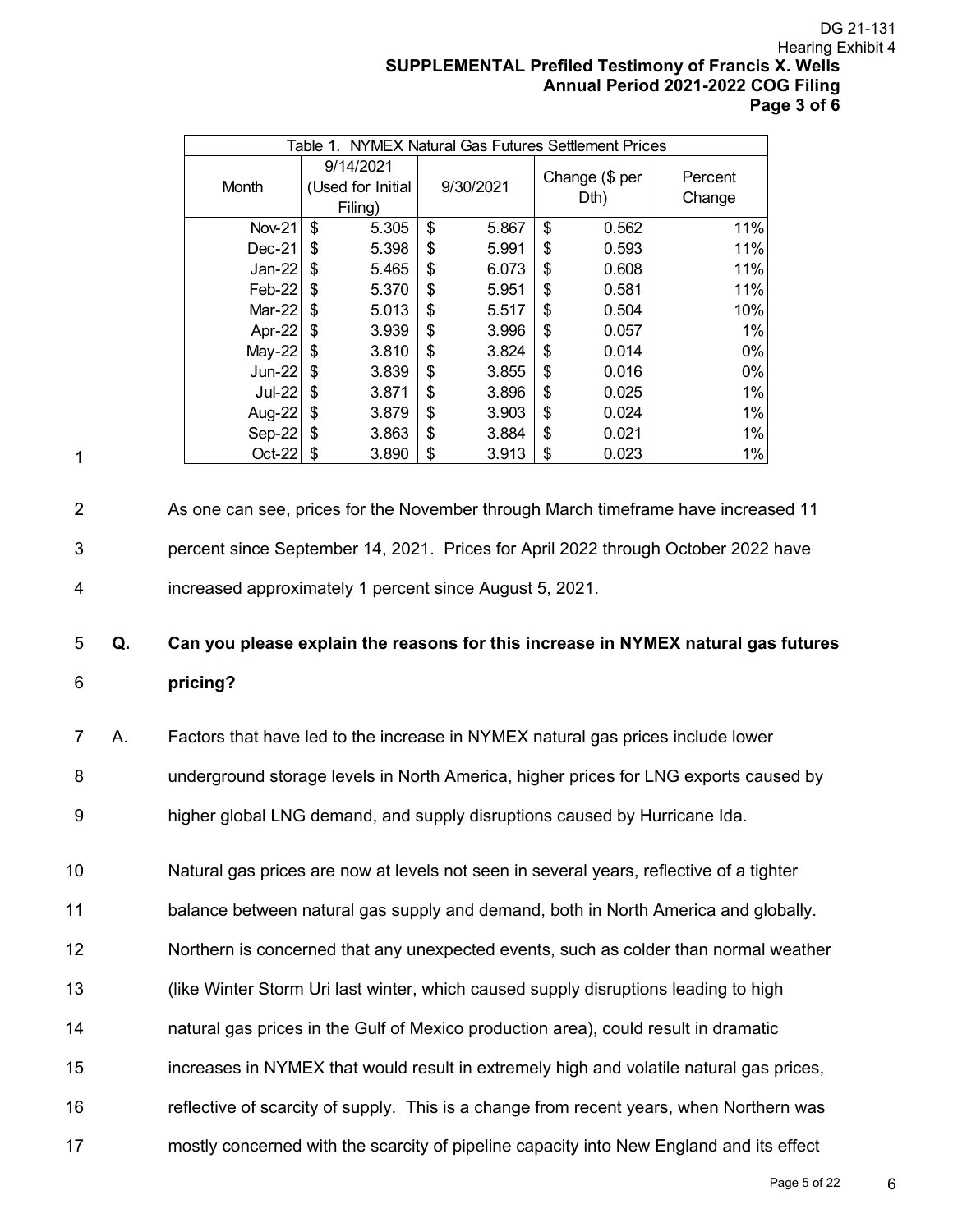1 on natural gas volatility. While the Company remains concerned with scarcity of pipeline 2 capacity into New England, current market conditions reflect a very tight balance 3 between natural gas supply and demand in the general market as well.

4 **Q. Please explain why Northern is concerned about this increase in NYMEX natural**  5 **gas futures prices.** 

6 A. At the time the Company's COG filing was submitted, about 40 percent of Northern's 7 projected supply volumes from November 2021 through March 2022 was protected from 8 NYMEX prices volatility. Attachment NUI-FXW-20 shows whether each supply is a 9 variable priced supply or a fixed price supply and the monthly volumes for each supply 10 source. Variable priced supplies are exposed to NYMEX prices while fixed price 11 supplies will not be affected by changes in NYMEX prices. Fixed price supplies include 12 Union Dawn and Tennessee Storage inventory volumes and Peaking Contract 2. All 13 other supply sources are based on monthly or daily index prices. The top of Attachment 14 NUI-FXW-20 shows the sum of all variable priced supplies for which there is exposure to 15 high and volatile NYMEX pricing, the sum of all fixed price supplies and the percentage 16 that is fixed relative to NYMEX (which is the percentage of fixed price supplies of the 17 total projected requirement). The Company is concerned with the possibility that 18 volatility in the NYMEX could result in the need for significant mid-Winter Period COG 19 increases, dramatically increasing customer costs when their usage is at its highest. DG 21-131<br>Hearing Exhibit 4<br>**X. Wells**<br>**X. Wells**<br>**DG Filing**<br>ge 4 of 6<br>f pipeline<br>e<br>and transpection<br>of 6<br>pipeline<br>e<br>and transpection<br>is a<br>include<br>2. All<br>achment<br>bosure to<br>centage<br>of the<br>techt is a<br>include<br>2. All<br>achment<br>

# 20 **Q. What has Northern done to mitigate the risk of significant mid-Winter COG**  21 **increases?**

22 A. Northern has worked with two separate suppliers to modify the pricing structure of a 23 portion of its physical supply contracts to fix the NYMEX portion of the commodity price 24 for the November through March period. These supplies include 5,641 Dth per Day of 25 Tennessee Long-Haul, 1,251 Dth of Algonquin Receipts, 5,608 Dth of Iroquois Receipts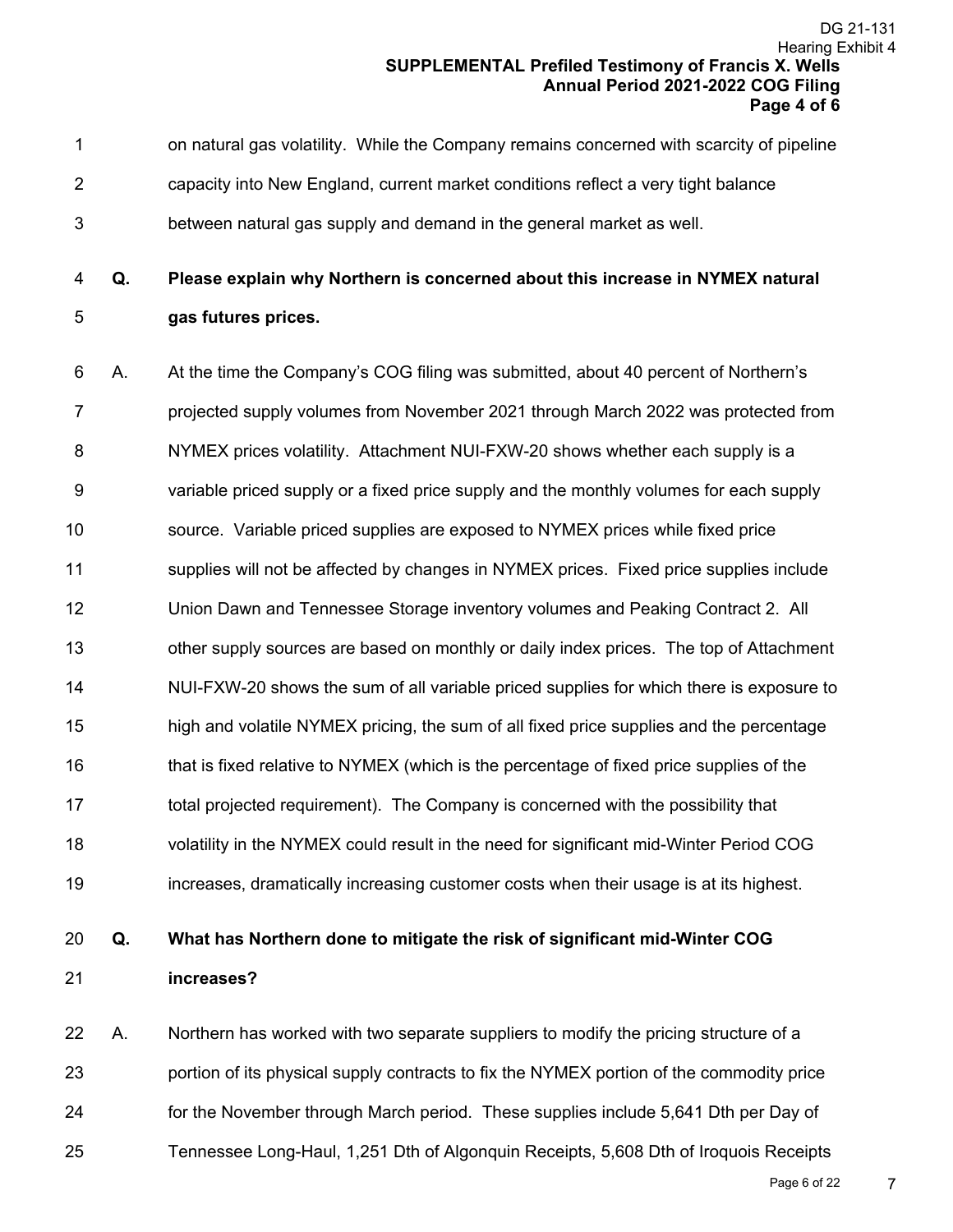|    |    | DG 21-131<br>Hearing Exhibit 4<br><b>SUPPLEMENTAL Prefiled Testimony of Francis X. Wells</b><br>Annual Period 2021-2022 COG Filing<br>Page 5 of 6 |   |
|----|----|---------------------------------------------------------------------------------------------------------------------------------------------------|---|
| 1  |    | (totaling 12,500 Dth per Day) from November through March, 2,500 Dth per Day of                                                                   |   |
| 2  |    | PNGTS Delivered Baseload and 7,500 Dth per Day of Dawn Hub from December                                                                          |   |
| 3  |    | through February. The Company has not changed any of the basis prices to NYMEX <sup>1</sup> of                                                    |   |
| 4  |    | any of its physical supply contracts. Attachment NUI-FXW-21 provides updated                                                                      |   |
| 5  |    | calculations of the percent of volumes fixed against NYMEX volatility, reflecting these                                                           |   |
| 6  |    | modifications. After the fixing of NYMEX prices, the percentage of volumes fixed against                                                          |   |
| 7  |    | NYMEX has increased to 70 percent. Attachment NUI-FXW-22 provides a list of the                                                                   |   |
| 8  |    | fixed NYMEX priced supplies, including date and time of the transactions, supply source                                                           |   |
| 9  |    | and volume, term, fixed price and prices observed at the time of each transaction.                                                                |   |
| 10 | Q. | At this time, does Northern plan to take any actions to address price volatility in                                                               |   |
| 11 |    | the future?                                                                                                                                       |   |
| 12 | Α. | The Company will review its procurement process and determine what additional                                                                     |   |
| 13 |    | measures may be needed for beyond the 2021-2022 Winter Period to protect against                                                                  |   |
| 14 |    | volatility and high NYMEX natural gas futures prices.                                                                                             |   |
| 15 | Q. | Will the changes in physical supply prices discussed above be reflected in                                                                        |   |
| 16 |    | Northern's proposed COG in this proceeding?                                                                                                       |   |
| 17 | Α. | The Company has determined that the impact of the changes in NYMEX prices and the                                                                 |   |
| 18 |    | hedging activity since the Initial Filing that I describe above are not sufficient to warrant a                                                   |   |
| 19 |    | change to the proposed COG rates at this time. As always, the Company will reflect                                                                |   |
| 20 |    | these changes in its monthly COG filing process and make any necessary rate                                                                       |   |
| 21 |    | adjustments.                                                                                                                                      |   |
|    |    |                                                                                                                                                   |   |
|    |    |                                                                                                                                                   |   |
|    |    |                                                                                                                                                   |   |
|    |    | <sup>1</sup> I refer to these as "Adders to NYMEX" in Attachment NUI-FXW-10 of my prefiled testimony.<br>Page 7 of 22                             | 8 |

<sup>1</sup> I refer to these as "Adders to NYMEX" in Attachment NUI-FXW-10 of my prefiled testimony.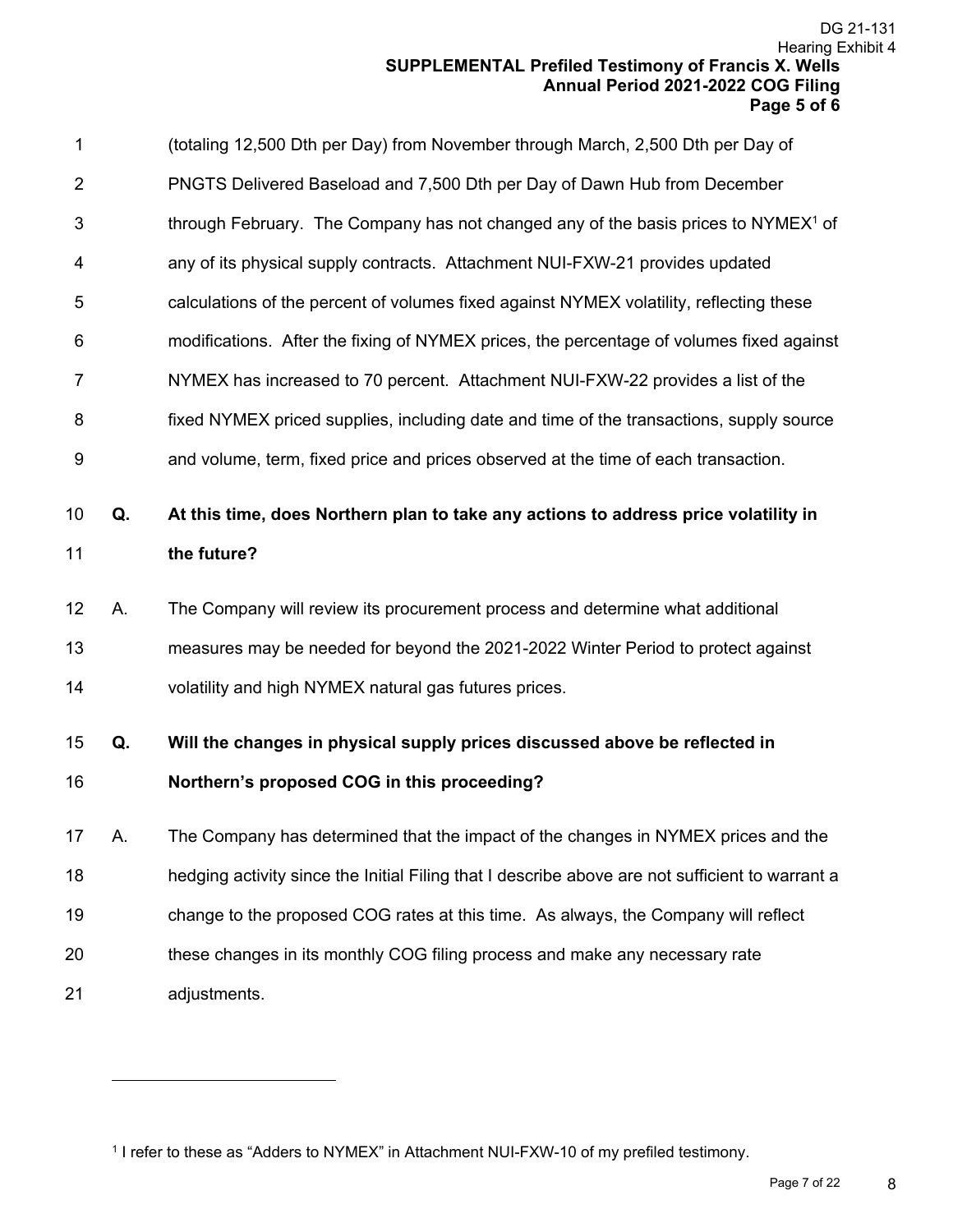|                |    | Hearing Exhibit 4<br><b>SUPPLEMENTAL Prefiled Testimony of Francis X. Wells</b><br>Annual Period 2021-2022 COG Filing<br>Page 6 of 6 | DG 21-131 |
|----------------|----|--------------------------------------------------------------------------------------------------------------------------------------|-----------|
| 1              |    | However, the Company does believe that market conditions have changed sufficiently to                                                |           |
| $\overline{2}$ |    | warrant a change in the proposed Conversion surcharge, applicable to Capacity Exempt                                                 |           |
| 3              |    | customers who would switch to Sales Service provided by the Company. The increase                                                    |           |
| 4              |    | in this surcharge reflects higher prices for New England city-gate supplies than were                                                |           |
| 5              |    | observed at the time of the Initial Filing in this proceeding. As such, I have provided a                                            |           |
| 6              |    | REVISED Attachment NUI-FXW-11 (Re-entry and Conversion Rates), reflecting the                                                        |           |
| 7              |    | higher prices observed. While I provide this entire Attachment for continuity purposes,                                              |           |
| 8              |    | only pages 2 and 3 have been marked as revised, since those affect the Conversion                                                    |           |
| 9              |    | Rate. The Company is not proposing a change to the Re-entry Rate that was proposed                                                   |           |
| 10             |    | in the Initial Filing.                                                                                                               |           |
| 11             | Q. | Does this conclude your testimony?                                                                                                   |           |
| 12             | Α. | Yes it does.                                                                                                                         |           |
|                |    |                                                                                                                                      |           |
|                |    |                                                                                                                                      |           |
|                |    |                                                                                                                                      |           |
|                |    |                                                                                                                                      |           |
|                |    |                                                                                                                                      |           |
|                |    |                                                                                                                                      |           |
|                |    |                                                                                                                                      |           |
|                |    |                                                                                                                                      |           |
|                |    |                                                                                                                                      |           |
|                |    |                                                                                                                                      |           |
|                |    |                                                                                                                                      |           |
|                |    |                                                                                                                                      |           |
|                |    |                                                                                                                                      |           |
|                |    | Page 8 of 22                                                                                                                         | 9         |

- 11 **Q. Does this conclude your testimony?**
- 12 A. Yes it does.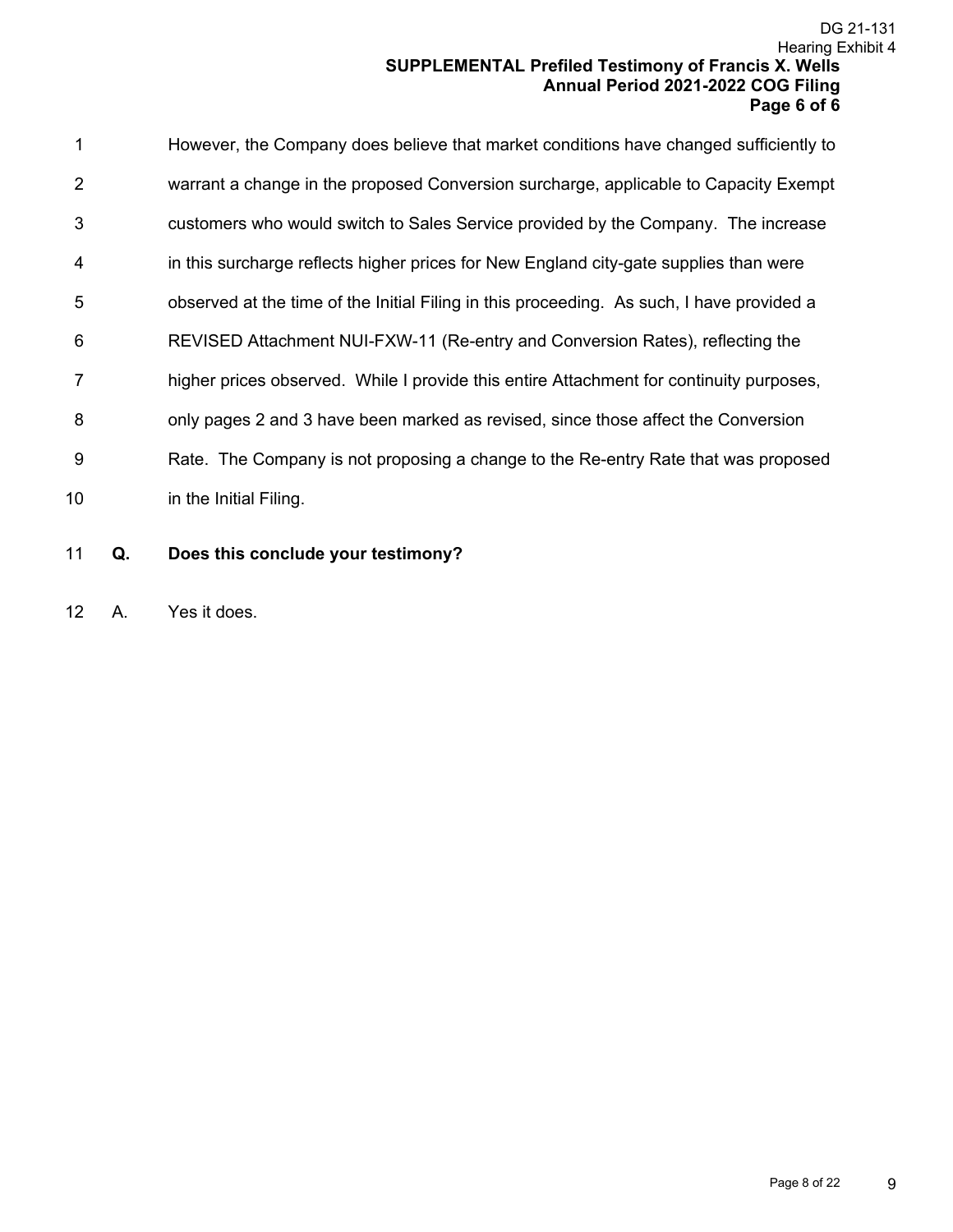| Northern Utilities, Inc.                                                                   |                                        |               |           |           |           |           |           |  |  |  |  |
|--------------------------------------------------------------------------------------------|----------------------------------------|---------------|-----------|-----------|-----------|-----------|-----------|--|--|--|--|
| Normal Year Weather - Sales Service and Company Managed Sales Load                         |                                        |               |           |           |           |           |           |  |  |  |  |
| <b>Commodity Volumes by Supply Source (Dth)</b>                                            |                                        |               |           |           |           |           |           |  |  |  |  |
| November 2021 through March 2022                                                           |                                        |               |           |           |           |           |           |  |  |  |  |
| Variable NYMEX<br>1,118,692<br>1,296,666<br>971,509<br>1,072,233<br>5,488,530<br>1,029,431 |                                        |               |           |           |           |           |           |  |  |  |  |
| <b>Fixed NYMEX</b><br>334,018<br>957,908<br>773,384<br>919,071<br>663,080<br>3,647,462     |                                        |               |           |           |           |           |           |  |  |  |  |
|                                                                                            | 50%                                    | 38%           | 40%       |           |           |           |           |  |  |  |  |
| Description                                                                                | NYMEX Pricing Type (Fixed or Variable) | <b>Nov-21</b> | Dec-21    | $Jan-22$  | Feb-22    | Mar-22    | Winter    |  |  |  |  |
| <b>Pipeline Supplies</b>                                                                   |                                        |               |           |           |           |           |           |  |  |  |  |
| Tennessee Long-Haul Pipeline Path                                                          | Variable                               | 281,181       | 316,267   | 264,227   | 240,554   | 280,537   | 1,382,765 |  |  |  |  |
| Algonquin Receipts Pipeline Path                                                           | Variable                               | 37,530        | 38,781    | 38,781    | 35,028    | 38,781    | 188,901   |  |  |  |  |
| Iroquois Receipts Pipeline Path                                                            | Variable                               | 187,431       | 193,679   | 193,679   | 174,936   | 193,679   | 943,403   |  |  |  |  |
| Tennessee Niagara Pipeline Path                                                            | Variable                               | 54,349        | 56,161    | 56,161    | 50,726    | 56,161    | 273,557   |  |  |  |  |
| Atlantic Bridge Ramapo Pipeline Path                                                       | Variable                               | 175,110       | 180,947   | 180,947   | 163,436   | 180,947   | 881,387   |  |  |  |  |
| PXP Dawn Pipeline Path                                                                     | Variable                               | 227,792       | 240,125   | 240,125   | 216,887   | 240,125   | 1,165,054 |  |  |  |  |
| <b>Subtotal Pipeline</b>                                                                   |                                        | 963,393       | 1,025,960 | 973,919   | 881,566   | 990,229   | 4,835,067 |  |  |  |  |
|                                                                                            |                                        |               |           |           |           |           |           |  |  |  |  |
| <b>Underground Storage</b>                                                                 |                                        |               |           |           |           |           |           |  |  |  |  |
| Tennessee Storage                                                                          | Fixed                                  | $\Omega$      | 66,386    | 66,386    | 59,632    | 14,438    | 206,842   |  |  |  |  |
| TGP Zone 4 300 Leg Supply                                                                  | Variable                               | 64,244        |           |           | 330       | 51,947    | 116,521   |  |  |  |  |
| Tennessee FS-MA Storage Path                                                               |                                        | 64,244        | 66,386    | 66,386    | 59,961    | 66,386    | 323,363   |  |  |  |  |
| <b>Union Dawn Storage</b>                                                                  | Fixed                                  | 334,018       | 664,818   | 747,767   | 810,716   | 584,350   | 3,141,670 |  |  |  |  |
| Dawn Supply                                                                                | Variable                               | $\Omega$      |           |           | 7,166     | 27.942    | 35,108    |  |  |  |  |
| Union Dawn Storage Path                                                                    |                                        | 334,018       | 664,818   | 747,767   | 817,882   | 612,292   | 3,176,778 |  |  |  |  |
| <b>Subtotal Storage</b>                                                                    |                                        | 398,262       | 731,204   | 814,153   | 877,844   | 678,678   | 3,500,141 |  |  |  |  |
|                                                                                            |                                        |               |           |           |           |           |           |  |  |  |  |
| <b>Peaking Supplies</b>                                                                    |                                        |               |           |           |           |           |           |  |  |  |  |
| <b>Lewiston LNG</b>                                                                        | Variable                               | 1,794         | 1,854     | 1,854     | 1,674     | 1,854     | 9,030     |  |  |  |  |
| PNGTS Delivered (Dec - Feb)                                                                | Variable                               | $\Omega$      | 77,229    | 77,229    | 69,755    | $\Omega$  | 224,213   |  |  |  |  |
| Peaking Contract 1<br>Variable                                                             |                                        |               | 13,649    | 243,664   | 11,017    | 261       | 268,591   |  |  |  |  |
| Peaking Contract 2                                                                         | Fixed                                  | $\Omega$      | 42,181    | 104,918   | 87,560    | 64,291    | 298,950   |  |  |  |  |
| <b>Subtotal Peaking</b>                                                                    |                                        | 1,794         | 134,913   | 427,664   | 170,007   | 66,406    | 800,784   |  |  |  |  |
|                                                                                            |                                        |               |           |           |           |           |           |  |  |  |  |
| <b>Total Delivered (Dth)</b>                                                               |                                        | 1,363,449     | 1,892,076 | 2,215,737 | 1,929,417 | 1,735,313 | 9,135,992 |  |  |  |  |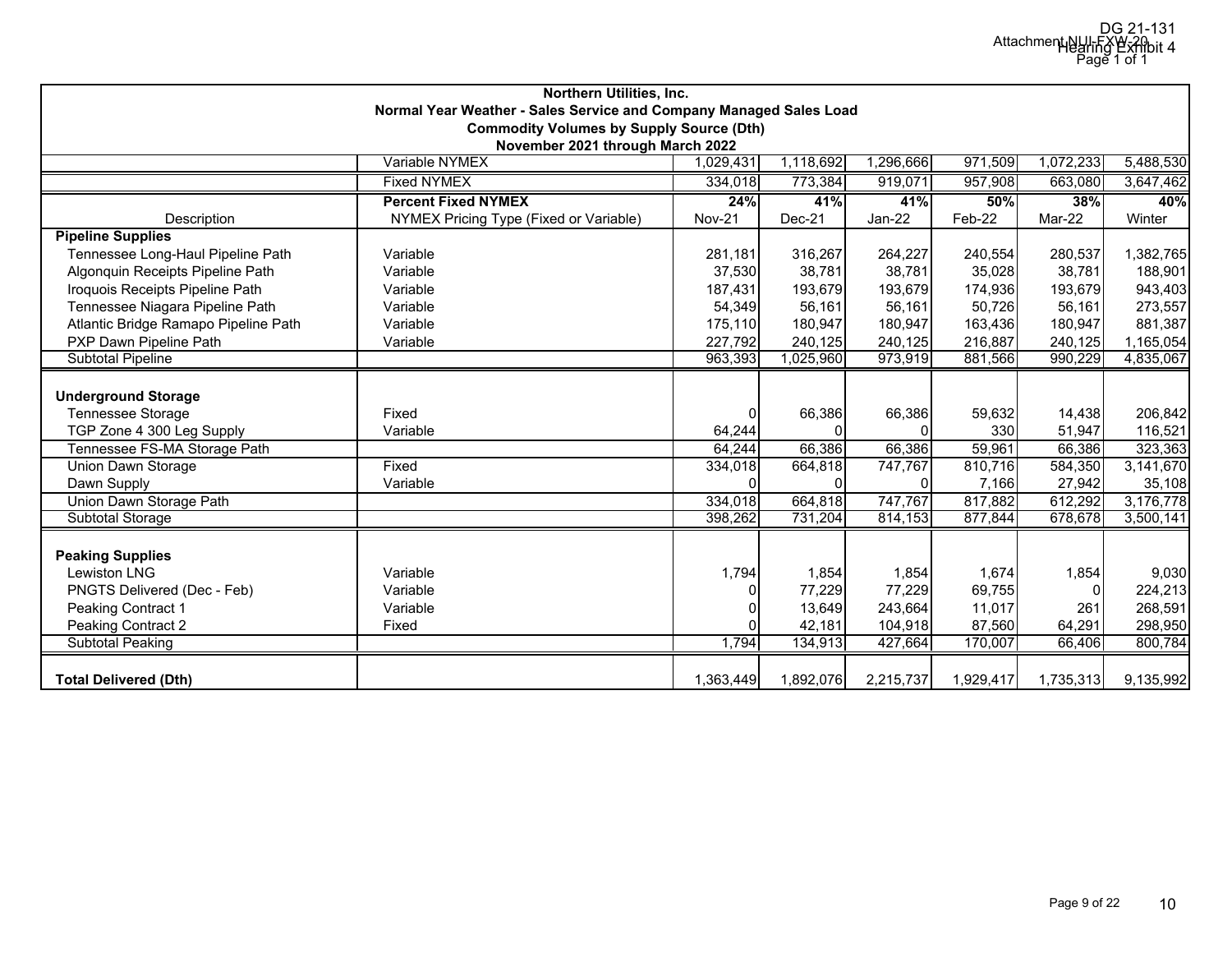| Northern Utilities, Inc.                                           |                                                 |               |           |           |           |           |                  |  |  |  |
|--------------------------------------------------------------------|-------------------------------------------------|---------------|-----------|-----------|-----------|-----------|------------------|--|--|--|
| Normal Year Weather - Sales Service and Company Managed Sales Load |                                                 |               |           |           |           |           |                  |  |  |  |
|                                                                    | <b>Commodity Volumes by Supply Source (Dth)</b> |               |           |           |           |           |                  |  |  |  |
| November 2021 through March 2022                                   |                                                 |               |           |           |           |           |                  |  |  |  |
|                                                                    | Variable NYMEX                                  | 654,431       | 421,463   | 599,437   | 341,754   | 684,733   | 2,701,818        |  |  |  |
|                                                                    | <b>Fixed NYMEX</b>                              | 709,018       | 1,470,613 | 1,616,300 | 1,587,663 | 1,050,580 | 6,434,174<br>70% |  |  |  |
| <b>Percent Fixed NYMEX</b><br>52%<br>78%<br>73%<br>82%<br>61%      |                                                 |               |           |           |           |           |                  |  |  |  |
| Description                                                        | NYMEX Pricing Type (Fixed or Variable)          | <b>Nov-21</b> | Dec-21    | Jan-22    | Feb-22    | Mar-22    | Winter           |  |  |  |
| <b>Pipeline Supplies</b>                                           |                                                 |               |           |           |           |           |                  |  |  |  |
| Tennessee Long-Haul Pipeline Path                                  | Variable                                        | 111,951       | 141,396   | 89,356    | 82,606    | 105,666   | 530,974          |  |  |  |
| Tennessee Long-Haul Pipeline Path                                  | Fixed                                           | 169,230       | 174,871   | 174,871   | 157,948   | 174,871   | 851,791          |  |  |  |
| Algonquin Receipts Pipeline Path                                   | Fixed                                           | 37,530        | 38,781    | 38,781    | 35,028    | 38,781    | 188,901          |  |  |  |
| Iroquois Receipts Pipeline Path                                    | Variable                                        | 19,191        | 19,831    | 19,831    | 17,912    | 19,831    | 96,595           |  |  |  |
| Iroquois Receipts Pipeline Path                                    | Fixed                                           | 168,240       | 173,848   | 173,848   | 157,024   | 173,848   | 846,808          |  |  |  |
| Tennessee Niagara Pipeline Path                                    | Variable                                        | 54,349        | 56,161    | 56,161    | 50,726    | 56,161    | 273,557          |  |  |  |
| Tennessee Niagara Pipeline Path                                    | Fixed                                           |               |           |           |           |           | $\mathbf{0}$     |  |  |  |
| Atlantic Bridge Ramapo Pipeline Path                               | Variable                                        | 175,110       | 180,947   | 180,947   | 163.436   | 180,947   | 881,387          |  |  |  |
| PXP Dawn Pipeline Path                                             | Variable                                        | 227,792       | 7,625     | 7,625     | 6,887     | 240,125   | 490,054          |  |  |  |
| PXP Dawn Pipeline Path                                             | Fixed                                           |               | 232,500   | 232,500   | 210,000   |           | 675,000          |  |  |  |
| WXP Dawn Pipeline Path                                             | Variable                                        | $\Omega$      |           | ΟI        |           | 0         | $\mathbf 0$      |  |  |  |
| <b>Subtotal Pipeline</b>                                           |                                                 | 963,393       | 1,025,960 | 973,919   | 881,566   | 990,229   | 4,835,067        |  |  |  |
|                                                                    |                                                 |               |           |           |           |           |                  |  |  |  |
| <b>Underground Storage</b>                                         |                                                 |               |           |           |           |           |                  |  |  |  |
| Tennessee Storage                                                  | Fixed                                           | 0             | 66,386    | 66,386    | 59,632    | 14,438    | 206,842          |  |  |  |
| TGP Zone 4 300 Leg Supply                                          | Variable                                        | 64,244        |           | $\Omega$  | 330       | 51,947    | 116,521          |  |  |  |
| Tennessee FS-MA Storage Path                                       |                                                 | 64,244        | 66,386    | 66,386    | 59,961    | 66,386    | 323,363          |  |  |  |
| Union Dawn Storage                                                 | Fixed                                           | 334,018       | 664,818   | 747,767   | 810,716   | 584,350   | 3,141,670        |  |  |  |
| Dawn Supply                                                        | Variable                                        | $\Omega$      |           | ΟI        | 7,166     | 27,942    | 35,108           |  |  |  |
| Union Dawn Storage Path                                            |                                                 | 334,018       | 664,818   | 747,767   | 817,882   | 612,292   | 3,176,778        |  |  |  |
| <b>Subtotal Storage</b>                                            |                                                 | 398,262       | 731,204   | 814,153   | 877,844   | 678,678   | 3,500,141        |  |  |  |
|                                                                    |                                                 |               |           |           |           |           |                  |  |  |  |
| <b>Peaking Supplies</b>                                            |                                                 |               |           |           |           |           |                  |  |  |  |
| <b>Lewiston LNG</b>                                                | Variable                                        | 1,794         | 1,854     | 1,854     | 1,674     | 1,854     | 9,030            |  |  |  |
| PNGTS Delivered (Dec - Feb) - Hedged                               | Fixed                                           | 0             | 77,229    | 77,229    | 69,755    | $\Omega$  | 224,213          |  |  |  |
| Peaking Contract 1                                                 | Variable                                        |               | 13,649    | 243,664   | 11,017    | 261       | 268,591          |  |  |  |
| Peaking Contract 2                                                 | Fixed                                           |               | 42,181    | 104,918   | 87,560    | 64,291    | 298,950          |  |  |  |
| <b>Subtotal Peaking</b>                                            |                                                 | 1,794         | 134,913   | 427,664   | 170,007   | 66,406    | 800,784          |  |  |  |
|                                                                    |                                                 |               |           |           |           |           |                  |  |  |  |
| <b>Total Delivered (Dth)</b>                                       |                                                 | 1,363,449     | 1,892,076 | 2,215,737 | 1,929,417 | 1,735,313 | 9,135,992        |  |  |  |
|                                                                    |                                                 |               |           |           |           |           |                  |  |  |  |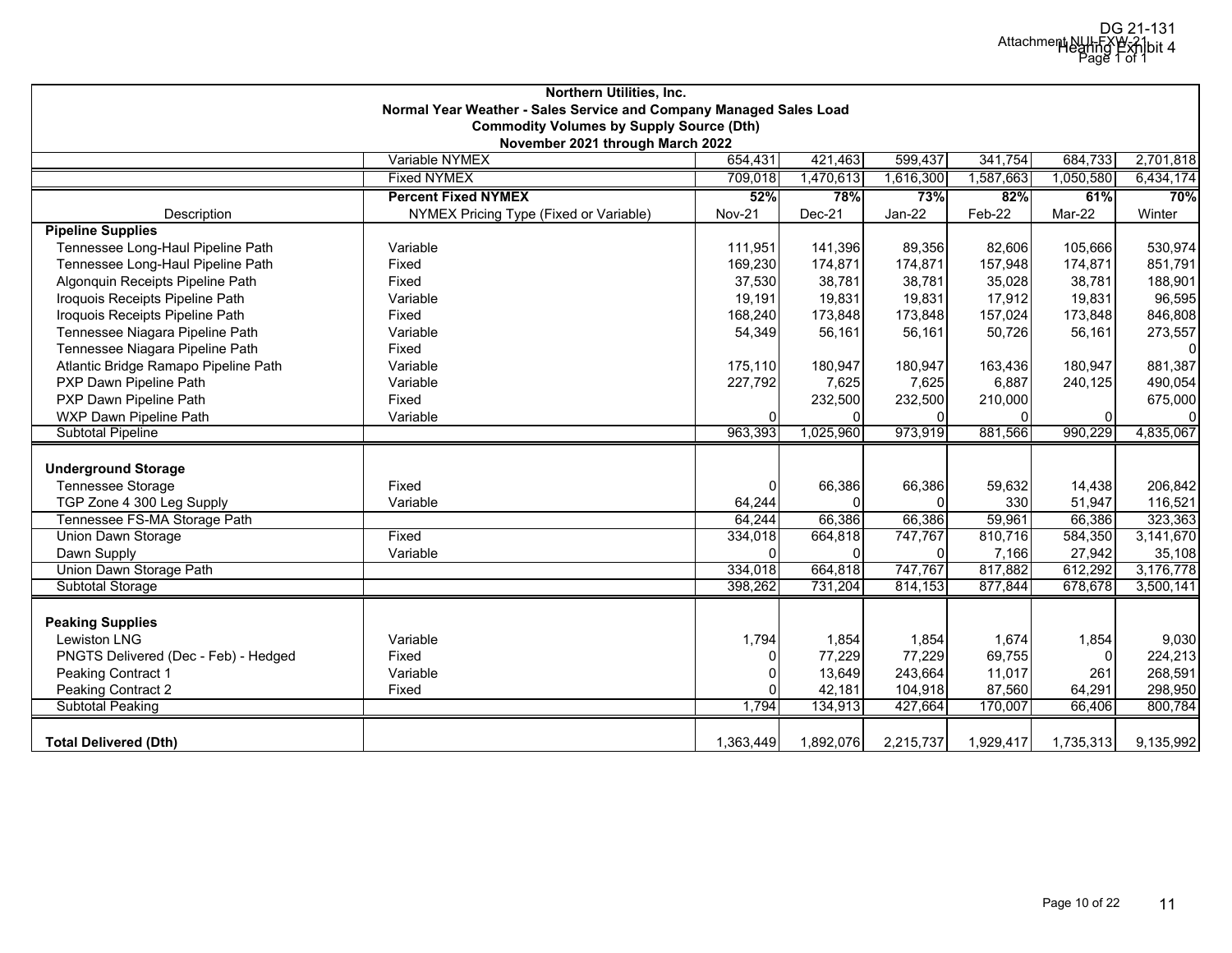#### NYMEX Prices Observed @ Trade Time

| <b>Trade Date</b> | Trade Time | Supply Source                   | Dth/Day | Term                         | <b>Trade Price</b> | Average NYMEX<br><b>Price Observed</b><br>@ Trade Time |     | <b>Nov-21</b> | Dec-21     | Jan-22     | Feb-22     | Mar-22 |
|-------------------|------------|---------------------------------|---------|------------------------------|--------------------|--------------------------------------------------------|-----|---------------|------------|------------|------------|--------|
| 9/17/2021         |            | 12:59 PM PNGTS Delivered        |         | 2.500 Dec 2021 - Feb 2022 \$ | 5.40 <sup>5</sup>  | 5.397                                                  | N/A |               | $5.375$ \$ | $5.451$ \$ | 5.364 N/A  |        |
| 9/17/2021         |            | 1:27 PM Tennessee Long-Haul AMA |         | 5.641 Nov 2021 - Mar 2022 \$ | $5.27$ \$          | $5.292$ \$                                             |     | $5.263$ \$    | $5.377$ \$ | $5.450$ \$ | $5.367$ \$ | 5.003  |
| 9/17/2021         |            | 1:27 PM Iroquois Receipts AMA   |         | 5.608 Nov 2021 - Mar 2022 \$ | $5.27$ \$          | $5.292$ \$                                             |     | $5.263$ \$    | $5.377$ \$ | $5.450$ \$ | $5.367$ \$ | 5.003  |
| 9/17/2021         |            | 1:27 PM Algonquin Receipts AMA  |         | 1,251 Nov 2021 - Mar 2022 \$ | $5.27$ \$          | $5.292$ \$                                             |     | $5.263$ \$    | $5.377$ \$ | $5.450$ \$ | $5.367$ \$ | 5.003  |
| 9/21/2021         |            | 2:41 PM Dawn Hub AMA            |         | 5.000 Dec 2021 - Feb 2022 \$ | 4.98 <sup>5</sup>  | 4.958 N/A                                              |     |               | $4.941$ \$ | $5.007$ \$ | 4.925 N/A  |        |
| 9/22/2021         |            | 8:52 AM Dawn Hub AMA            |         | 2.500 Dec 2021 - Feb 2022 \$ | 4.98 <sup>5</sup>  | 4.970 N/A                                              |     |               | 4.949 \$   | $5.020$ \$ | 4.942 N/A  |        |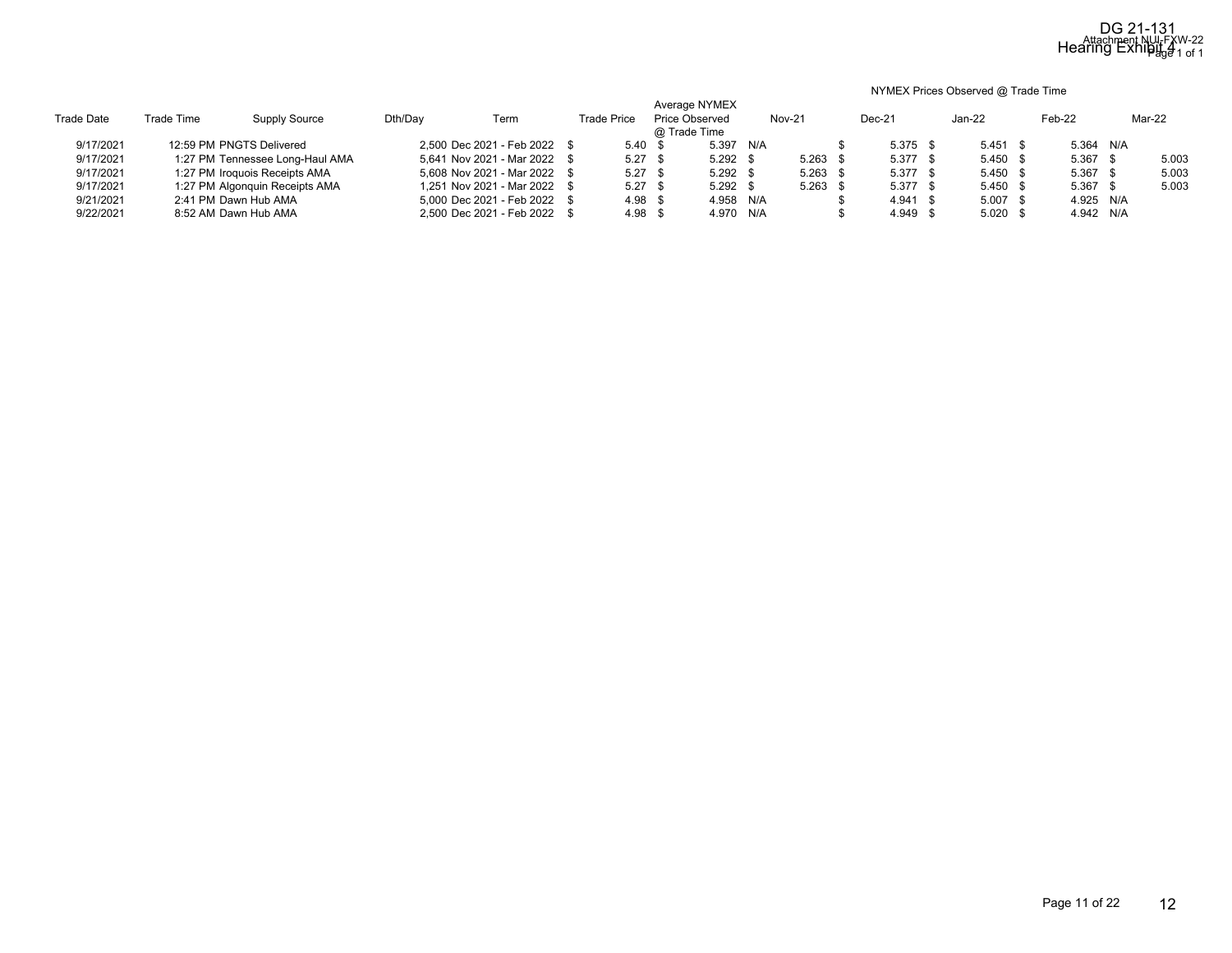|      | .                                                     |                  |                  |                     |                                                                                    |
|------|-------------------------------------------------------|------------------|------------------|---------------------|------------------------------------------------------------------------------------|
| Line | Item                                                  | HLF (50, 51, 52) | LLF (40, 41, 42) | Weighted<br>Average | Reference                                                                          |
|      | Winter Demand Cost of Gas Rate                        | \$0.2543         | \$0.3805         |                     | $$0.3379$ Summary                                                                  |
|      | Winter Commodity Cost of Gas Rate                     | \$0.5575         | \$0.5411         |                     | \$0.5466 Summary                                                                   |
| 3    | Winter Indirect Cost of Gas                           | \$0.0335         | \$0.0335         |                     | \$0.0335 Summary, Removing any Prior Period Over-Collection or Supplier Refunds    |
| 4    | Winter Cost of Gas Rate (Exclusive of Credits)        | \$0.8453         | \$0.9551         |                     | \$0.9180 Sum Lines 1 through 3                                                     |
|      | Winter Cost of Gas Rate for Incumbent Sales Customers | \$0.8453         | \$0.9551         |                     | $$0.9180$ Summary                                                                  |
| 6    | <b>Winter Re-Entry Surcharge</b>                      | \$0.0000         | \$0.0000         |                     | \$0.0000 Positive Difference between Line 4 and Line 5                             |
|      | Projected Sales (therms)                              | 13,608,737       | 26,660,466       |                     | 40,269,203   FXW-2 - Distribution Service Delilveries, excluding Special Contracts |

#### Winter Period Re‐Entry Surcharge Calculation (Applicable to Capacity Assigned Customers Returning to Sales Service)

#### Summer Period Re‐Entry Surcharge & Conversion Surcharge Calculation

(Applicable to Capacity Assigned & Capacity Exempt Customers Returning to Sales Service)

| Line | Item                                                  | HLF (50, 51, 52) | LLF (40, 41, 42) | Weighted<br>Average | Reference                                                                        |
|------|-------------------------------------------------------|------------------|------------------|---------------------|----------------------------------------------------------------------------------|
| 8    | Summer Demand Cost of Gas Rate                        | \$0.1085         | \$0.1789         |                     | $$0.1551$ Summary                                                                |
| g    | Summer Commodity Cost of Gas Rate                     | \$0.3515         | \$0.3516         |                     | $$0.3516$ Summary                                                                |
| 10   | Summer Indirect Cost of Gas                           | \$0.0141         | \$0.0141         |                     | \$0.0141 Summary, Removing any Prior Period Over-Collection or Supplier Refunds  |
| 11   | Summer Cost of Gas Rate (Exclusive of Credits)        | \$0.4741         | \$0.5446         |                     | \$0.5208 Sum Lines 8 through 10                                                  |
| 12   | Summer Cost of Gas Rate for Incumbent Sales Customers | \$0.4741         | \$0.5446         |                     | $$0.5208$ Summary                                                                |
| 13   | Summer Re-Entry Surcharge                             | \$0.0000         | \$0.0000         |                     | \$0.0000 Positive Difference between Line 11 and Line 12                         |
| 14   | Projected Sales (therms)                              | 11,439,284       | 6,075,647        |                     | 17,514,931 FXW-2 - Distribution Service Delilveries, excluding Special Contracts |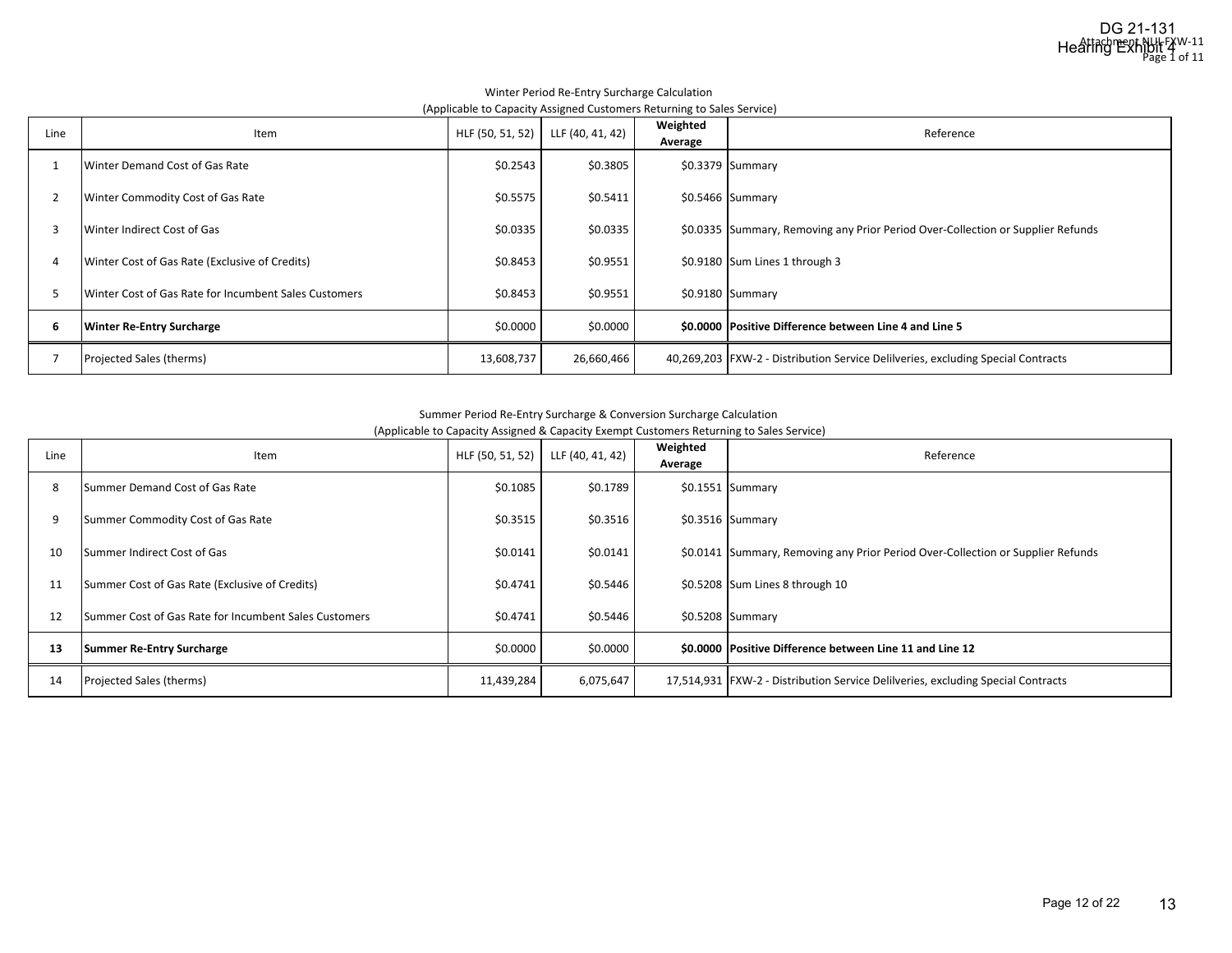#### Winter Period Conversion Surcharge Calculation (Applicable to Capacity Exempt Customers Returning to Sales Service)

| Line           | Item                                                            | HLF (50, 51, 52) | LLF (40, 41, 42) | Reference                                                                       |
|----------------|-----------------------------------------------------------------|------------------|------------------|---------------------------------------------------------------------------------|
|                | LLF Winter Demand Cost of Gas Rate                              | \$0.3805         |                  | $$0.3805$ Summary                                                               |
| $\overline{2}$ | LLF Winter Commodity Cost of Gas Rate                           | \$0.5411         |                  | $$0.5411$ Summary                                                               |
| 3              | LLF Winter Indirect Cost of Gas                                 | \$0.0335         |                  | \$0.0335 Summary, Removing any Prior Period Over-Collection or Supplier Refunds |
| 4              | Floor Price (LLF Winter Cost of Gas Rate, Exclusive of Credits) | \$0.9551         |                  | \$0.9551 Sum Lines 1 through 3.                                                 |
| 5              | Total Incremental Cost                                          | \$1.7094         |                  | \$1.7094 See Line 15 of Incremental Commodity Price Worksheet                   |
| 6              | <b>Total Conversion Rate</b>                                    | \$1.7094         |                  | \$1.7094 Maximum of Line 4 and Line 5                                           |
|                | Winter Gas Adjustment Factor for Incumbent Sales Customers      | \$0.8453         |                  | $$0.9551$ Summary                                                               |
| 8              | <b>Conversion Surcharge</b>                                     | \$0.8641         |                  | \$0.7543 Positive Difference between Line 6 and Line 7                          |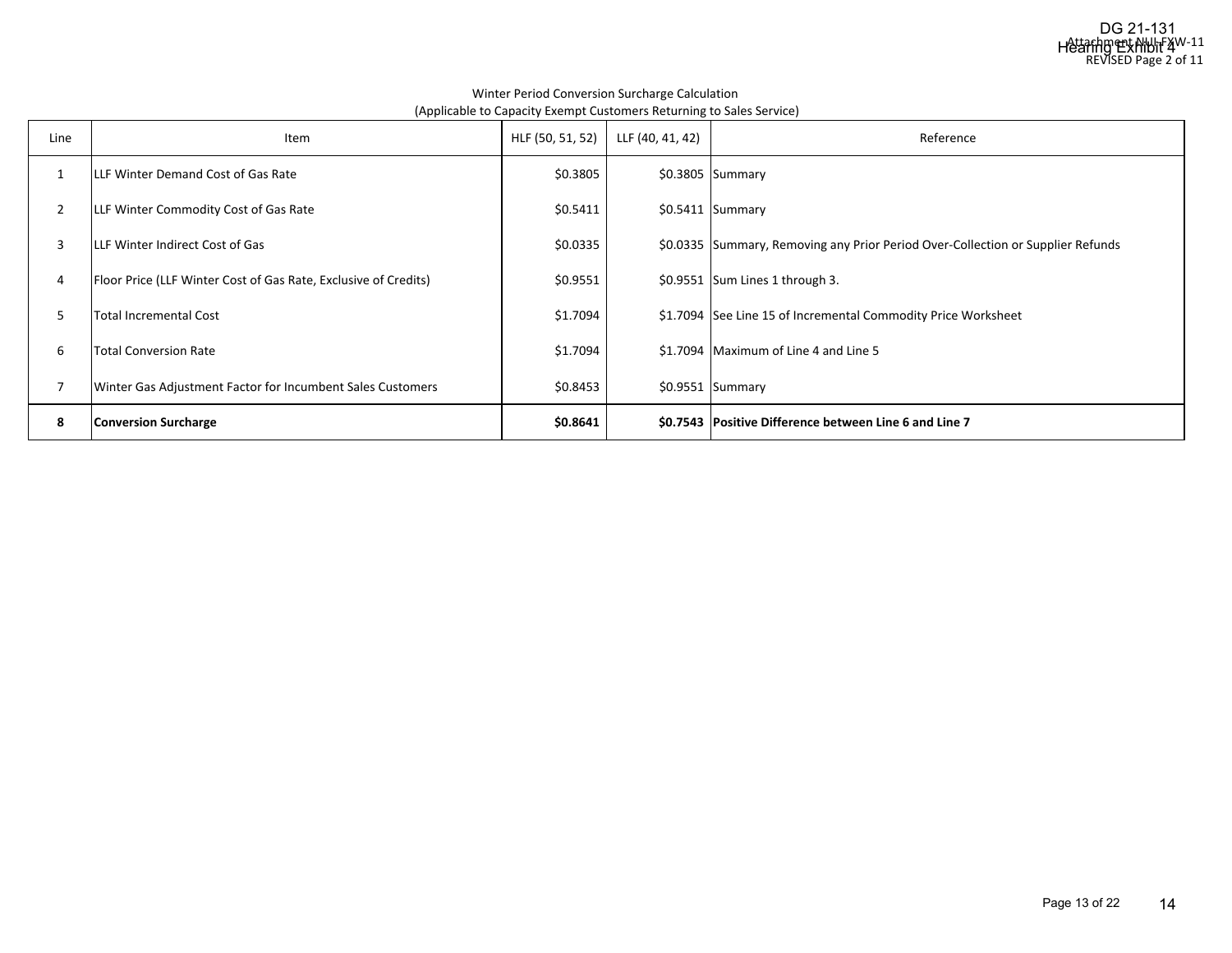#### Incremental Commodity Price Worksheet

### 10/6/2021 Settlement Prices

|      |                                                         |                    | Projected PNGTS        |                     | <b>Projected Non-Capacity</b> |                                                         |
|------|---------------------------------------------------------|--------------------|------------------------|---------------------|-------------------------------|---------------------------------------------------------|
| Line | Month                                                   | <b>NYMEX</b>       | <b>Delivered Basis</b> | Projected FOM Index | <b>Assigned Delivery</b>      | Comments                                                |
|      |                                                         |                    |                        |                     | Service Loads                 |                                                         |
|      | Nov-21 $\zeta$                                          | $5.675$ \$         | 4.254 \$               | 9.929               | 227,140                       |                                                         |
|      | Dec-21 $\frac{1}{2}$                                    | $5.803 \quad $$    | 13.479 \$              | 19.282              | 231,339                       |                                                         |
| 3    | Jan-22 $\zeta$                                          | $5.888$ \$         | $17.574 \pm 5$         | 23.462              | 256,763                       |                                                         |
|      | Feb-22 $\zeta$                                          | $5.787 \pm 5$      | $17.374 \pm 5$         | 23.161              | 242,833                       |                                                         |
| 5    | Mar-22 $\angle$                                         | $5.437 \quad$ \$   | 7.479 \$               | 12.916              | 255,609                       |                                                         |
| 6    | Apr-22 $\frac{1}{2}$                                    | 3.997 <sub>5</sub> | $1.682 \quad$ \$       | 5.679               | 232,427                       |                                                         |
|      | Winter Period Weigthed Average Baseload Price (\$/Dth)  |                    |                        | 15.895              |                               | 1,446,111 Average, Weighted by Loads, Lines 1 through 6 |
| 8    | Load Shape Price Factor                                 |                    |                        | 1.046               |                               | See Load Shape Price Factor Worksheet                   |
| 9    | Winter Period Incremental Load Shape Price (\$/Dth)     |                    |                        | 16.626              |                               | Line 7 times Line 8                                     |
| 10   | <b>Granite Fuel</b>                                     |                    |                        | 0.35%               |                               | <b>Granite Tariff</b>                                   |
| 11   | Granite Variable Transport (\$/Dth)                     |                    |                        | 0.1955              |                               | Granite Tariff (IT Daily Rate plus ACA)                 |
| 12   | Northern City-Gate Price (\$/Dth)                       |                    |                        | 16.880              |                               | Line 9 times (1 plus Line 10) plus Line 11              |
| 13   | New Hampshire Division City-Gate Sendout to Sales Ratio |                    |                        | 1.0127              |                               | See FXW-2                                               |
| 14   | Northern Retail Meter Price (\$/Dth)                    |                    |                        | 17.094              |                               | Line 12 times Line 13                                   |
| 15   | Northern Retail Meter Price (\$/therm)                  |                    |                        | 1.7094              |                               | Line 14 divided by 10                                   |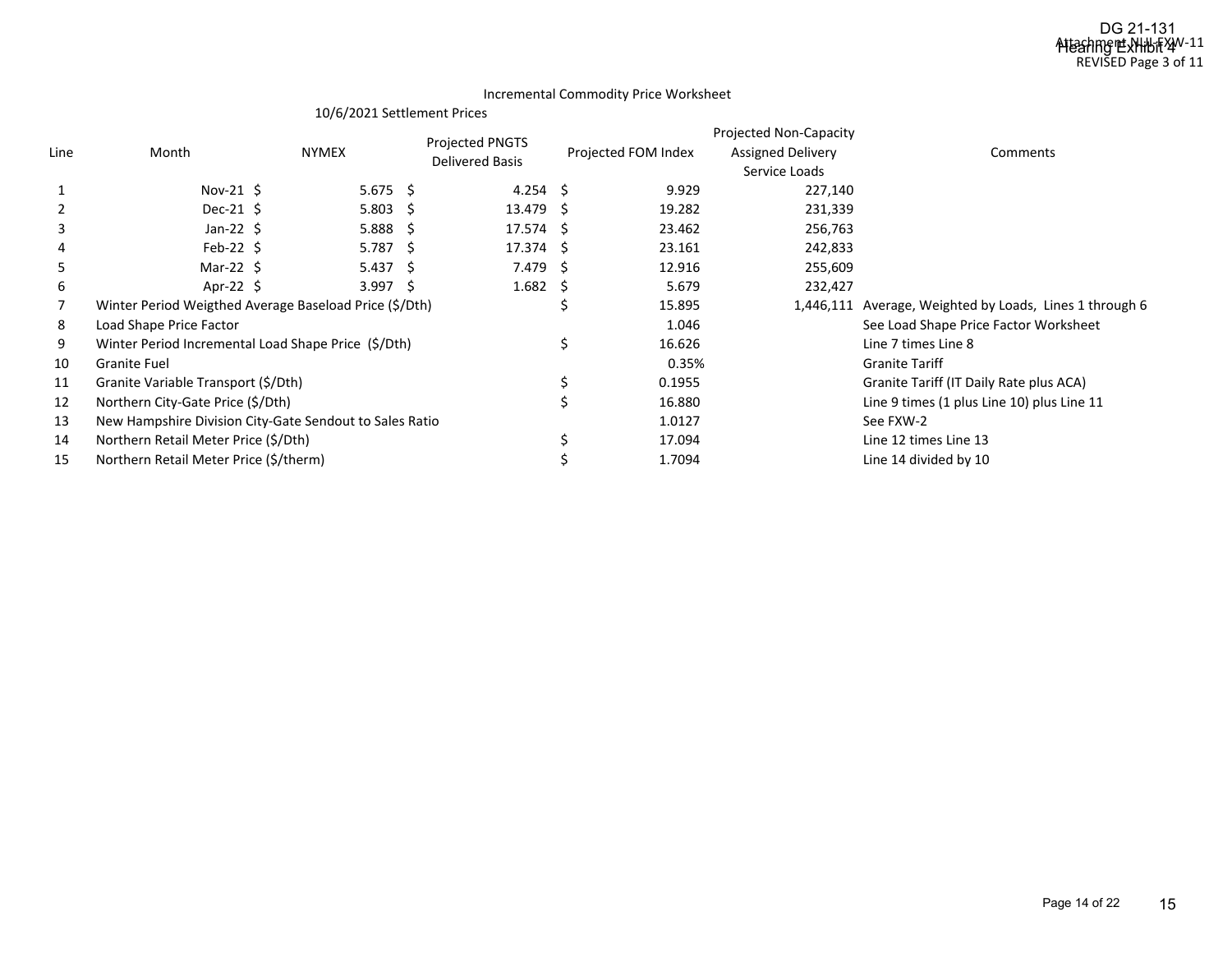### Page 4 of 11

|               |            |                    | Historic Delivery Service Loads |        | Delivery Service Loads Not Subject to<br><b>Capacity Assignment</b> |                          |       |         | 2020-2021 Cost Analysis |         |                                     |  |  |
|---------------|------------|--------------------|---------------------------------|--------|---------------------------------------------------------------------|--------------------------|-------|---------|-------------------------|---------|-------------------------------------|--|--|
| Month         | Date       | Capacity<br>Exempt | Capacity<br>Assigned            | Total  | Capacity<br>Exempt                                                  | Capacity<br>Assigned     | Total |         | Price                   |         | AGT City-Gate AGT City-Gate<br>Cost |  |  |
| <b>Nov-20</b> | 11/1/2020  | 5,214              | 5,687                           | 10,901 | 5,214                                                               |                          | 5,214 | \$      | 3.540                   | $\zeta$ | 18,458                              |  |  |
| <b>Nov-20</b> | 11/2/2020  | 7,917              | 7,680                           | 15,597 | 7,917                                                               |                          | 7,917 | \$      | 3.540                   | $\zeta$ | 28,026                              |  |  |
| <b>Nov-20</b> | 11/3/2020  | 8,861              | 7,600                           | 16,461 | 8,861                                                               |                          | 8,861 | \$      | 3.870                   | $\zeta$ | 34,292                              |  |  |
| <b>Nov-20</b> | 11/4/2020  | 8,610              | 6,394                           | 15,004 | 8,610                                                               |                          | 8,610 | \$      | 2.150                   | $\zeta$ | 18,512                              |  |  |
| <b>Nov-20</b> | 11/5/2020  | 7,067              | 3,727                           | 10,794 | 7,067                                                               |                          | 7,067 | \$      | 0.840                   | $\zeta$ | 5,936                               |  |  |
| <b>Nov-20</b> | 11/6/2020  | 6,242              | 3,333                           | 9,575  | 6,242                                                               |                          | 6,242 | \$      | 0.775                   | $\zeta$ | 4,838                               |  |  |
| <b>Nov-20</b> | 11/7/2020  | 5,621              | 3,529                           | 9,150  | 5,621                                                               | $\overline{a}$           | 5,621 | \$      | 0.375                   | \$      | 2,108                               |  |  |
| <b>Nov-20</b> | 11/8/2020  | 4,856              | 4,706                           | 9,562  | 4,856                                                               |                          | 4,856 | \$      | 0.375                   | \$      | 1,821                               |  |  |
| <b>Nov-20</b> | 11/9/2020  | 7,024              | 5,256                           | 12,280 | 7,024                                                               |                          | 7,024 | \$      | 0.375                   | \$      | 2,634                               |  |  |
| <b>Nov-20</b> | 11/10/2020 | 6,973              | 3,416                           | 10,389 | 6,973                                                               |                          | 6,973 | \$      | 0.605                   | \$      | 4,219                               |  |  |
| <b>Nov-20</b> | 11/11/2020 | 6,542              | 3,277                           | 9,819  | 6,542                                                               |                          | 6,542 | \$      | 1.045                   | \$      | 6,836                               |  |  |
| <b>Nov-20</b> | 11/12/2020 | 7,298              | 5,781                           | 13,079 | 7,298                                                               | $\overline{\phantom{a}}$ | 7,298 | \$      | 1.580                   | \$      | 11,531                              |  |  |
| <b>Nov-20</b> | 11/13/2020 | 7,241              | 6,614                           | 13,855 | 7,241                                                               |                          | 7,241 | \$      | 2.155                   | \$      | 15,604                              |  |  |
| <b>Nov-20</b> | 11/14/2020 | 6,910              | 6,675                           | 13,585 | 6,910                                                               | $\overline{\phantom{m}}$ | 6,910 | \$      | 2.280                   | \$      | 15,755                              |  |  |
| <b>Nov-20</b> | 11/15/2020 | 5,002              | 5,543                           | 10,545 | 5,002                                                               |                          | 5,002 | \$      | 2.280                   | \$      | 11,405                              |  |  |
| <b>Nov-20</b> | 11/16/2020 | 8,084              | 6,553                           | 14,637 | 8,084                                                               |                          | 8,084 | \$      | 2.280                   | $\zeta$ | 18,432                              |  |  |
| <b>Nov-20</b> | 11/17/2020 | 8,481              | 7,686                           | 16,167 | 8,481                                                               |                          | 8,481 | \$      | 4.210                   | \$      | 35,705                              |  |  |
| <b>Nov-20</b> | 11/18/2020 | 8,787              | 9,407                           | 18,194 | 8,787                                                               |                          | 8,787 | \$      | 4.360                   | $\zeta$ | 38,311                              |  |  |
| <b>Nov-20</b> | 11/19/2020 | 7,805              | 6,860                           | 14,665 | 7,805                                                               |                          | 7,805 | \$      | 2.225                   | $\zeta$ | 17,366                              |  |  |
| <b>Nov-20</b> | 11/20/2020 | 6,803              | 4,945                           | 11,748 | 6,803                                                               |                          | 6,803 | \$      | 1.550                   | $\zeta$ | 10,545                              |  |  |
| <b>Nov-20</b> | 11/21/2020 | 6,874              | 5,906                           | 12,780 | 6,874                                                               |                          | 6,874 | \$      | 1.985                   | $\zeta$ | 13,645                              |  |  |
| <b>Nov-20</b> | 11/22/2020 | 6,401              | 5,695                           | 12,096 | 6,401                                                               | $\overline{\phantom{a}}$ | 6,401 | \$      | 1.985                   | $\zeta$ | 12,706                              |  |  |
| <b>Nov-20</b> | 11/23/2020 | 7,890              | 7,243                           | 15,133 | 7,890                                                               |                          | 7,890 | \$      | 1.985                   | $\zeta$ | 15,662                              |  |  |
| <b>Nov-20</b> | 11/24/2020 | 8,841              | 8,329                           | 17,170 | 8,841                                                               |                          | 8,841 | \$      | 3.260                   | \$      | 28,822                              |  |  |
| <b>Nov-20</b> | 11/25/2020 | 6,628              | 7,063                           | 13,691 | 6,628                                                               |                          | 6,628 | \$      | 1.945                   | \$      | 12,891                              |  |  |
| <b>Nov-20</b> | 11/26/2020 | 3,997              | 6,466                           | 10,463 | 3,997                                                               |                          | 3,997 | \$      | 1.380                   | $\zeta$ | 5,516                               |  |  |
| <b>Nov-20</b> | 11/27/2020 | 3,744              | 5,664                           | 9,408  | 3,744                                                               |                          | 3,744 | \$      | 1.380                   | \$      | 5,167                               |  |  |
| <b>Nov-20</b> | 11/28/2020 | 4,035              | 6,272                           | 10,307 | 4,035                                                               |                          | 4,035 | \$      | 1.380                   | \$      | 5,568                               |  |  |
| <b>Nov-20</b> | 11/29/2020 | 5,149              | 6,821                           | 11,970 | 5,149                                                               |                          | 5,149 | $\zeta$ | 1.380                   | $\zeta$ | 7,106                               |  |  |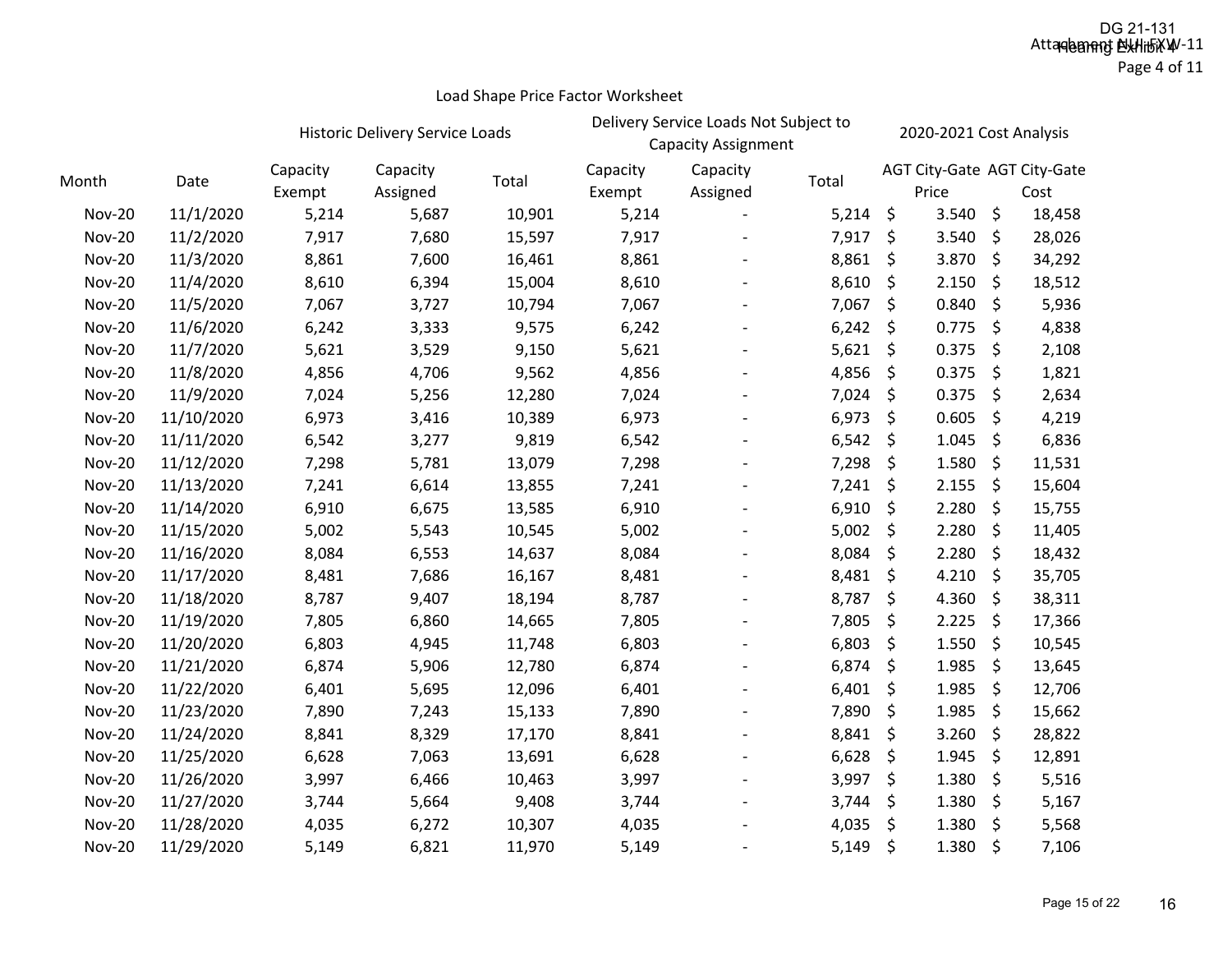# **Historic Delivery Service Loads** Delivery Service Loads Not Subject to 2020-2021 Cost Analysis<br>Capacity Assignment 2020-2021

| 2020-2021 Cost Analysi |
|------------------------|
|                        |

| Month         | Date       | Capacity<br>Exempt | Capacity<br>Assigned | Total  | Capacity<br>Exempt | Capacity<br>Assigned | Total |    | AGT City-Gate AGT City-Gate<br>Price | Cost          |
|---------------|------------|--------------------|----------------------|--------|--------------------|----------------------|-------|----|--------------------------------------|---------------|
| <b>Nov-20</b> | 11/30/2020 | 6,843              | 4,951                | 11,794 | 6,843              |                      | 6,843 | \$ | 1.380                                | \$<br>9,443   |
| <b>Dec-20</b> | 12/1/2020  | 7,332              | 6,331                | 13,663 | 7,332              |                      | 7,332 | \$ | 2.370                                | \$<br>17,377  |
| <b>Dec-20</b> | 12/2/2020  | 8,043              | 7,477                | 15,520 | 8,043              |                      | 8,043 | \$ | 2.780                                | \$<br>22,360  |
| <b>Dec-20</b> | 12/3/2020  | 7,734              | 6,707                | 14,441 | 7,734              |                      | 7,734 | \$ | 2.405                                | \$<br>18,600  |
| <b>Dec-20</b> | 12/4/2020  | 6,547              | 5,920                | 12,467 | 6,547              |                      | 6,547 | \$ | 2.155                                | \$<br>14,109  |
| <b>Dec-20</b> | 12/5/2020  | 7,116              | 7,800                | 14,916 | 7,116              |                      | 7,116 | \$ | 3.055                                | \$<br>21,739  |
| <b>Dec-20</b> | 12/6/2020  | 5,951              | 8,437                | 14,388 | 5,951              |                      | 5,951 | \$ | 3.055                                | \$<br>18,180  |
| Dec-20        | 12/7/2020  | 8,066              | 8,911                | 16,977 | 8,066              |                      | 8,066 | \$ | 3.055                                | \$<br>24,642  |
| <b>Dec-20</b> | 12/8/2020  | 8,480              | 9,370                | 17,850 | 8,480              |                      | 8,480 | Ŝ. | 2.985                                | \$<br>25,313  |
| <b>Dec-20</b> | 12/9/2020  | 8,370              | 8,109                | 16,479 | 8,370              |                      | 8,370 | \$ | 2.645                                | \$<br>22,139  |
| <b>Dec-20</b> | 12/10/2020 | 8,039              | 8,137                | 16,176 | 8,039              |                      | 8,039 | \$ | 2.695                                | \$<br>21,665  |
| <b>Dec-20</b> | 12/11/2020 | 7,233              | 7,275                | 14,508 | 7,233              |                      | 7,233 | \$ | 2.225                                | \$<br>16,093  |
| <b>Dec-20</b> | 12/12/2020 | 6,580              | 6,332                | 12,912 | 6,580              |                      | 6,580 | \$ | 2.705                                | \$<br>17,799  |
| <b>Dec-20</b> | 12/13/2020 | 5,067              | 6,691                | 11,758 | 5,067              |                      | 5,067 | \$ | 2.705                                | \$<br>13,706  |
| <b>Dec-20</b> | 12/14/2020 | 8,057              | 8,229                | 16,286 | 8,057              |                      | 8,057 | \$ | 2.705                                | \$<br>21,794  |
| <b>Dec-20</b> | 12/15/2020 | 9,613              | 10,146               | 19,759 | 9,613              |                      | 9,613 | \$ | 5.825                                | \$<br>55,996  |
| <b>Dec-20</b> | 12/16/2020 | 9,237              | 9,185                | 18,422 | 9,237              |                      | 9,237 | \$ | 7.530                                | \$<br>69,555  |
| <b>Dec-20</b> | 12/17/2020 | 8,644              | 8,794                | 17,438 | 8,644              |                      | 8,644 | \$ | 9.445                                | \$<br>81,643  |
| <b>Dec-20</b> | 12/18/2020 | 8,393              | 8,763                | 17,156 | 8,393              |                      | 8,393 | \$ | 11.920                               | \$<br>100,045 |
| <b>Dec-20</b> | 12/19/2020 | 7,408              | 7,746                | 15,154 | 7,408              |                      | 7,408 | \$ | 7.200                                | \$<br>53,338  |
| <b>Dec-20</b> | 12/20/2020 | 7,735              | 7,676                | 15,411 | 7,735              |                      | 7,735 | \$ | 7.200                                | \$<br>55,692  |
| <b>Dec-20</b> | 12/21/2020 | 7,338              | 7,396                | 14,734 | 7,338              |                      | 7,338 | \$ | 7.200                                | \$<br>52,834  |
| Dec-20        | 12/22/2020 | 7,272              | 6,990                | 14,262 | 7,272              |                      | 7,272 | \$ | 4.105                                | \$<br>29,852  |
| <b>Dec-20</b> | 12/23/2020 | 6,822              | 7,119                | 13,941 | 6,822              |                      | 6,822 | \$ | 3.320                                | \$<br>22,649  |
| <b>Dec-20</b> | 12/24/2020 | 3,918              | 4,510                | 8,428  | 3,918              |                      | 3,918 | \$ | 2.495                                | \$<br>9,775   |
| <b>Dec-20</b> | 12/25/2020 | 4,013              | 5,032                | 9,045  | 4,013              |                      | 4,013 | \$ | 4.475                                | \$<br>17,958  |
| <b>Dec-20</b> | 12/26/2020 | 5,798              | 7,330                | 13,128 | 5,798              |                      | 5,798 | \$ | 4.475                                | \$<br>25,946  |
| <b>Dec-20</b> | 12/27/2020 | 7,065              | 6,960                | 14,025 | 7,065              |                      | 7,065 | \$ | 4.475                                | \$<br>31,616  |
| <b>Dec-20</b> | 12/28/2020 | 7,385              | 6,500                | 13,885 | 7,385              |                      | 7,385 | \$ | 4.475                                | \$<br>33,048  |
|               |            |                    |                      |        |                    |                      |       |    |                                      |               |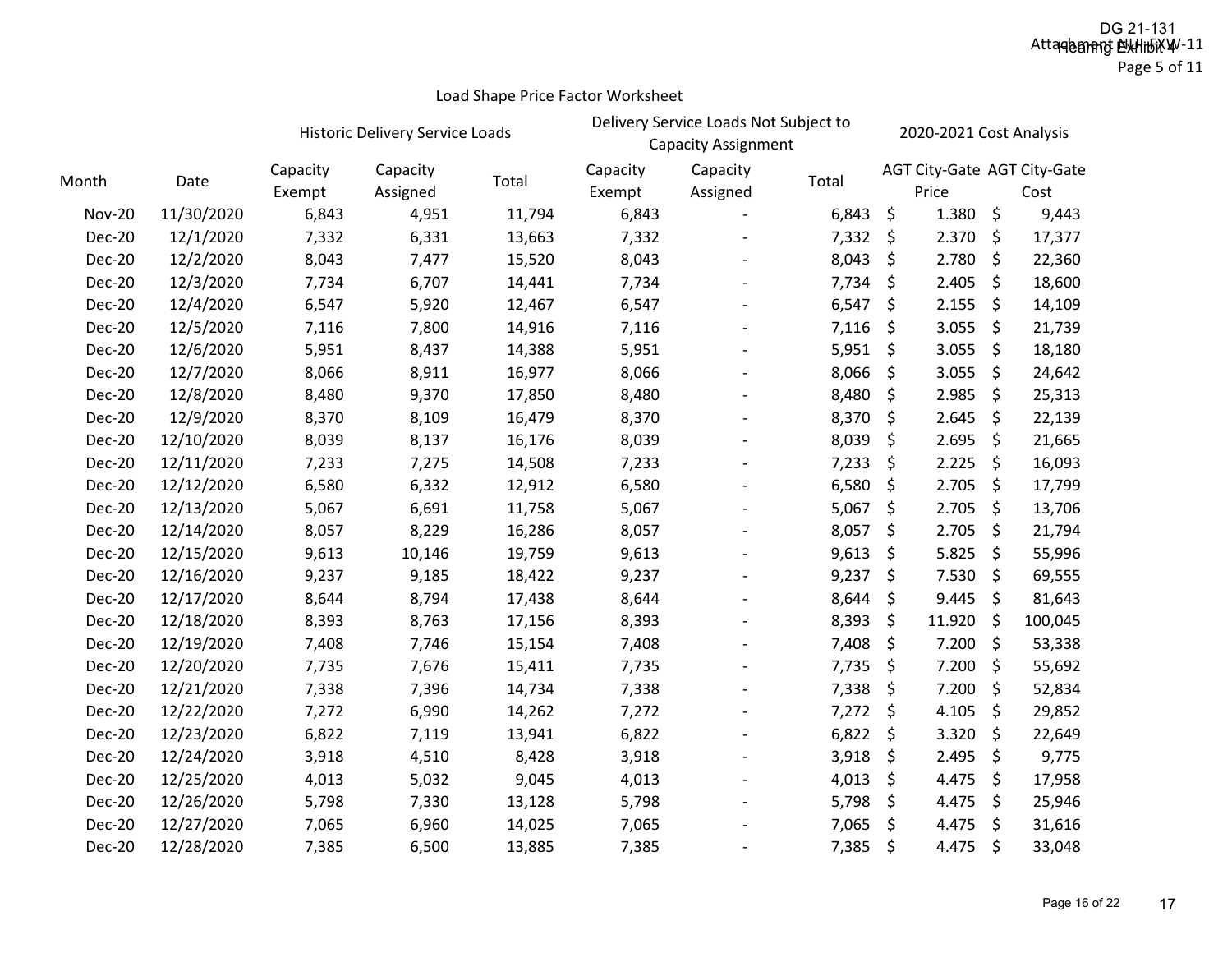|               |            |                    | Historic Delivery Service Loads |        | Delivery Service Loads Not Subject to<br><b>Capacity Assignment</b> |                      |       | 2020-2021 Cost Analysis |       |    |                                     |
|---------------|------------|--------------------|---------------------------------|--------|---------------------------------------------------------------------|----------------------|-------|-------------------------|-------|----|-------------------------------------|
| Month         | Date       | Capacity<br>Exempt | Capacity<br>Assigned            | Total  | Capacity<br>Exempt                                                  | Capacity<br>Assigned | Total |                         | Price |    | AGT City-Gate AGT City-Gate<br>Cost |
| <b>Dec-20</b> | 12/29/2020 | 8,499              | 9,339                           | 17,838 | 8,499                                                               |                      | 8,499 | \$                      | 3.835 | \$ | 32,594                              |
| <b>Dec-20</b> | 12/30/2020 | 6,752              | 7,317                           | 14,069 | 6,752                                                               |                      | 6,752 | \$                      | 3.265 | \$ | 22,045                              |
| <b>Dec-20</b> | 12/31/2020 | 4,898              | 7,525                           | 12,423 | 4,898                                                               |                      | 4,898 | \$                      | 2.580 | \$ | 12,637                              |
| $Jan-21$      | 1/1/2021   | 4,433              | 7,143                           | 11,576 | 4,433                                                               |                      | 4,433 | \$                      | 2.410 | \$ | 10,684                              |
| $Jan-21$      | 1/2/2021   | 6,493              | 7,628                           | 14,121 | 6,493                                                               |                      | 6,493 | \$                      | 2.410 | \$ | 15,648                              |
| $Jan-21$      | 1/3/2021   | 6,968              | 7,850                           | 14,818 | 6,968                                                               |                      | 6,968 | \$                      | 2.410 | \$ | 16,793                              |
| $Jan-21$      | 1/4/2021   | 7,451              | 8,205                           | 15,656 | 7,451                                                               |                      | 7,451 | \$                      | 2.410 | \$ | 17,957                              |
| $Jan-21$      | 1/5/2021   | 7,833              | 8,386                           | 16,219 | 7,833                                                               |                      | 7,833 | \$                      | 3.295 | \$ | 25,810                              |
| $Jan-21$      | 1/6/2021   | 7,790              | 8,017                           | 15,807 | 7,790                                                               |                      | 7,790 | \$                      | 3.260 | \$ | 25,395                              |
| $Jan-21$      | 1/7/2021   | 7,892              | 8,367                           | 16,259 | 7,892                                                               |                      | 7,892 | \$                      | 2.990 | \$ | 23,597                              |
| $Jan-21$      | 1/8/2021   | 7,662              | 8,339                           | 16,001 | 7,662                                                               |                      | 7,662 | \$                      | 3.320 | \$ | 25,438                              |
| $Jan-21$      | 1/9/2021   | 6,854              | 7,555                           | 14,409 | 6,854                                                               |                      | 6,854 | \$                      | 3.860 | \$ | 26,456                              |
| $Jan-21$      | 1/10/2021  | 5,920              | 8,156                           | 14,076 | 5,920                                                               |                      | 5,920 | \$                      | 3.860 | \$ | 22,851                              |
| $Jan-21$      | 1/11/2021  | 8,023              | 8,429                           | 16,452 | 8,023                                                               |                      | 8,023 | \$                      | 3.860 | \$ | 30,969                              |
| $Jan-21$      | 1/12/2021  | 7,803              | 7,910                           | 15,713 | 7,803                                                               |                      | 7,803 | \$                      | 4.000 | \$ | 31,212                              |
| $Jan-21$      | 1/13/2021  | 7,521              | 7,689                           | 15,210 | 7,521                                                               |                      | 7,521 | \$                      | 4.385 | \$ | 32,980                              |
| $Jan-21$      | 1/14/2021  | 7,688              | 7,663                           | 15,351 | 7,688                                                               |                      | 7,688 | \$                      | 4.470 | \$ | 34,365                              |
| $Jan-21$      | 1/15/2021  | 7,307              | 6,839                           | 14,146 | 7,307                                                               |                      | 7,307 | \$                      | 3.020 | \$ | 22,067                              |
| $Jan-21$      | 1/16/2021  | 6,162              | 6,627                           | 12,789 | 6,162                                                               |                      | 6,162 | \$                      | 5.205 | \$ | 32,073                              |
| $Jan-21$      | 1/17/2021  | 4,892              | 6,958                           | 11,850 | 4,892                                                               |                      | 4,892 | \$                      | 5.205 | \$ | 25,463                              |
| $Jan-21$      | 1/18/2021  | 7,655              | 8,534                           | 16,189 | 7,655                                                               |                      | 7,655 | \$                      | 5.205 | \$ | 39,844                              |
| $Jan-21$      | 1/19/2021  | 8,011              | 8,381                           | 16,392 | 8,011                                                               |                      | 8,011 | \$                      | 5.205 | \$ | 41,697                              |
| $Jan-21$      | 1/20/2021  | 8,359              | 9,349                           | 17,708 | 8,359                                                               |                      | 8,359 | \$                      | 4.295 | \$ | 35,902                              |
| $Jan-21$      | 1/21/2021  | 8,075              | 8,874                           | 16,949 | 8,075                                                               |                      | 8,075 | \$                      | 3.040 | \$ | 24,548                              |
| $Jan-21$      | 1/22/2021  | 7,722              | 7,959                           | 15,681 | 7,722                                                               |                      | 7,722 | \$                      | 3.660 | \$ | 28,263                              |
| $Jan-21$      | 1/23/2021  | 7,985              | 10,489                          | 18,474 | 7,985                                                               |                      | 7,985 | \$                      | 5.475 | \$ | 43,718                              |
| $Jan-21$      | 1/24/2021  | 6,426              | 9,990                           | 16,416 | 6,426                                                               |                      | 6,426 | \$                      | 5.475 | \$ | 35,182                              |
| $Jan-21$      | 1/25/2021  | 8,865              | 9,599                           | 18,464 | 8,865                                                               |                      | 8,865 | \$                      | 5.475 | \$ | 48,536                              |
| $Jan-21$      | 1/26/2021  | 8,866              | 8,719                           | 17,585 | 8,866                                                               |                      | 8,866 | \$                      | 4.975 | \$ | 44,108                              |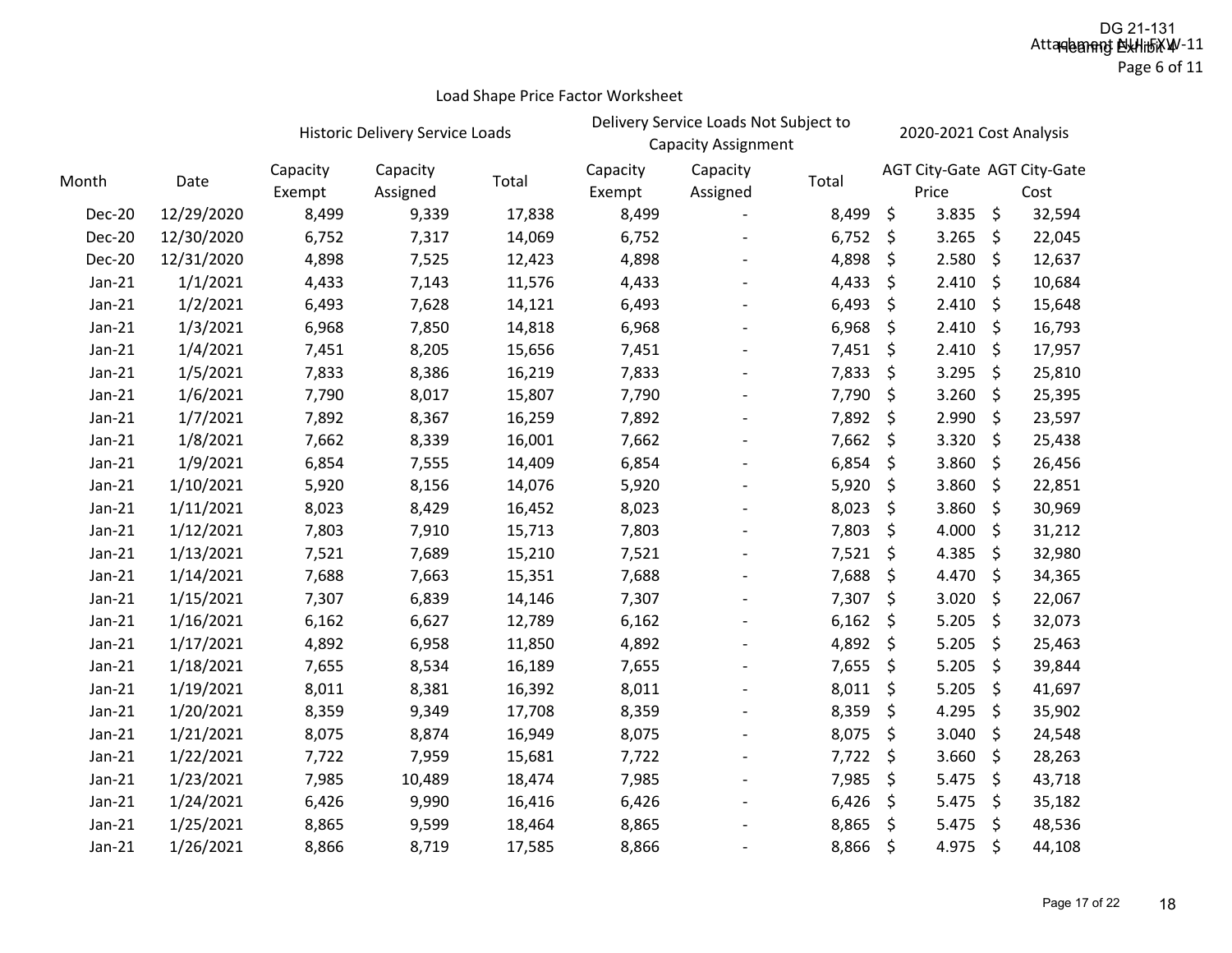Page 7 of 11

|          |           |                    | Historic Delivery Service Loads |        | Delivery Service Loads Not Subject to<br><b>Capacity Assignment</b> |                      |            |         | 2020-2021 Cost Analysis              |         |         |  |
|----------|-----------|--------------------|---------------------------------|--------|---------------------------------------------------------------------|----------------------|------------|---------|--------------------------------------|---------|---------|--|
| Month    | Date      | Capacity<br>Exempt | Capacity<br>Assigned            | Total  | Capacity<br>Exempt                                                  | Capacity<br>Assigned | Total      |         | AGT City-Gate AGT City-Gate<br>Price |         | Cost    |  |
| $Jan-21$ | 1/27/2021 | 8,151              | 8,214                           | 16,365 | 8,151                                                               |                      | $8,151$ \$ |         | 4.770                                | \$      | 38,880  |  |
| $Jan-21$ | 1/28/2021 | 8,920              | 10,600                          | 19,520 | 8,920                                                               |                      | 8,920      | \$      | 9.890                                | \$      | 88,219  |  |
| $Jan-21$ | 1/29/2021 | 9,125              | 11,601                          | 20,726 | 9,125                                                               |                      | 9,125      | \$      | 11.595                               | \$      | 105,804 |  |
| $Jan-21$ | 1/30/2021 | 8,971              | 11,186                          | 20,157 | 8,971                                                               |                      | 8,971      | \$      | 11.595                               | $\zeta$ | 104,019 |  |
| $Jan-21$ | 1/31/2021 | 7,100              | 10,356                          | 17,456 | 7,100                                                               |                      | 7,100      | \$      | 11.595                               | \$      | 82,325  |  |
| Feb-21   | 2/1/2021  | 7,127              | 9,370                           | 16,497 | 7,127                                                               |                      | 7,127      | \$      | 5.440                                | \$      | 38,771  |  |
| Feb-21   | 2/2/2021  | 7,175              | 8,657                           | 15,832 | 7,175                                                               |                      | 7,175      | $\zeta$ | 8.110                                | \$      | 58,189  |  |
| Feb-21   | 2/3/2021  | 7,982              | 8,300                           | 16,282 | 7,982                                                               |                      | 7,982      | $\zeta$ | 11.810                               | \$      | 94,267  |  |
| Feb-21   | 2/4/2021  | 8,149              | 8,909                           | 17,058 | 8,149                                                               |                      | 8,149      | \$      | 10.835                               | \$      | 88,294  |  |
| Feb-21   | 2/5/2021  | 7,370              | 8,112                           | 15,482 | 7,370                                                               |                      | 7,370      | \$      | 7.420                                | \$      | 54,685  |  |
| Feb-21   | 2/6/2021  | 7,437              | 8,283                           | 15,720 | 7,437                                                               |                      | 7,437      | \$      | 11.465                               | \$      | 85,265  |  |
| Feb-21   | 2/7/2021  | 6,237              | 9,304                           | 15,541 | 6,237                                                               |                      | 6,237      | \$      | 11.465                               | \$      | 71,507  |  |
| Feb-21   | 2/8/2021  | 8,807              | 10,463                          | 19,270 | 8,807                                                               |                      | 8,807      | \$      | 11.465                               | \$      | 100,972 |  |
| Feb-21   | 2/9/2021  | 8,050              | 10,366                          | 18,416 | 8,050                                                               |                      | 8,050      | \$      | 11.365                               | \$      | 91,488  |  |
| Feb-21   | 2/10/2021 | 8,615              | 10,055                          | 18,670 | 8,615                                                               |                      | 8,615      | \$      | 10.465                               | \$      | 90,156  |  |
| Feb-21   | 2/11/2021 | 8,576              | 10,944                          | 19,520 | 8,576                                                               |                      | 8,576      | \$      | 11.100                               | \$      | 95,194  |  |
| Feb-21   | 2/12/2021 | 7,683              | 10,167                          | 17,850 | 7,683                                                               |                      | 7,683      | \$      | 12.310                               | \$      | 94,578  |  |
| Feb-21   | 2/13/2021 | 7,218              | 8,929                           | 16,147 | 7,218                                                               |                      | 7,218      | \$      | 10.405                               | \$      | 75,103  |  |
| Feb-21   | 2/14/2021 | 5,802              | 8,571                           | 14,373 | 5,802                                                               |                      | 5,802      | \$      | 10.405                               | \$      | 60,370  |  |
| Feb-21   | 2/15/2021 | 7,746              | 8,615                           | 16,361 | 7,746                                                               |                      | 7,746      | \$      | 10.405                               | \$      | 80,597  |  |
| Feb-21   | 2/16/2021 | 8,502              | 8,976                           | 17,478 | 8,502                                                               |                      | 8,502      | \$      | 10.405                               | \$      | 88,463  |  |
| Feb-21   | 2/17/2021 | 8,801              | 9,842                           | 18,643 | 8,801                                                               |                      | 8,801      | $\zeta$ | 10.955                               | \$      | 96,415  |  |
| Feb-21   | 2/18/2021 | 8,591              | 9,328                           | 17,919 | 8,591                                                               |                      | 8,591      | \$      | 10.600                               | \$      | 91,065  |  |
| Feb-21   | 2/19/2021 | 8,137              | 8,933                           | 17,070 | 8,137                                                               |                      | 8,137      | \$      | 8.590                                | \$      | 69,897  |  |
| Feb-21   | 2/20/2021 | 7,695              | 9,051                           | 16,746 | 7,695                                                               |                      | 7,695      | \$      | 6.725                                | \$      | 51,749  |  |
| Feb-21   | 2/21/2021 | 7,311              | 8,994                           | 16,305 | 7,311                                                               |                      | 7,311      | $\zeta$ | 6.725                                | \$      | 49,166  |  |
| Feb-21   | 2/22/2021 | 7,646              | 8,259                           | 15,905 | 7,646                                                               |                      | 7,646      | \$      | 6.725                                | \$      | 51,419  |  |
| Feb-21   | 2/23/2021 | 7,878              | 7,452                           | 15,330 | 7,878                                                               |                      | 7,878      | \$      | 4.460                                | \$      | 35,136  |  |
| Feb-21   | 2/24/2021 | 6,880              | 6,751                           | 13,631 | 6,880                                                               |                      | 6,880      | \$      | 3.180                                | \$      | 21,878  |  |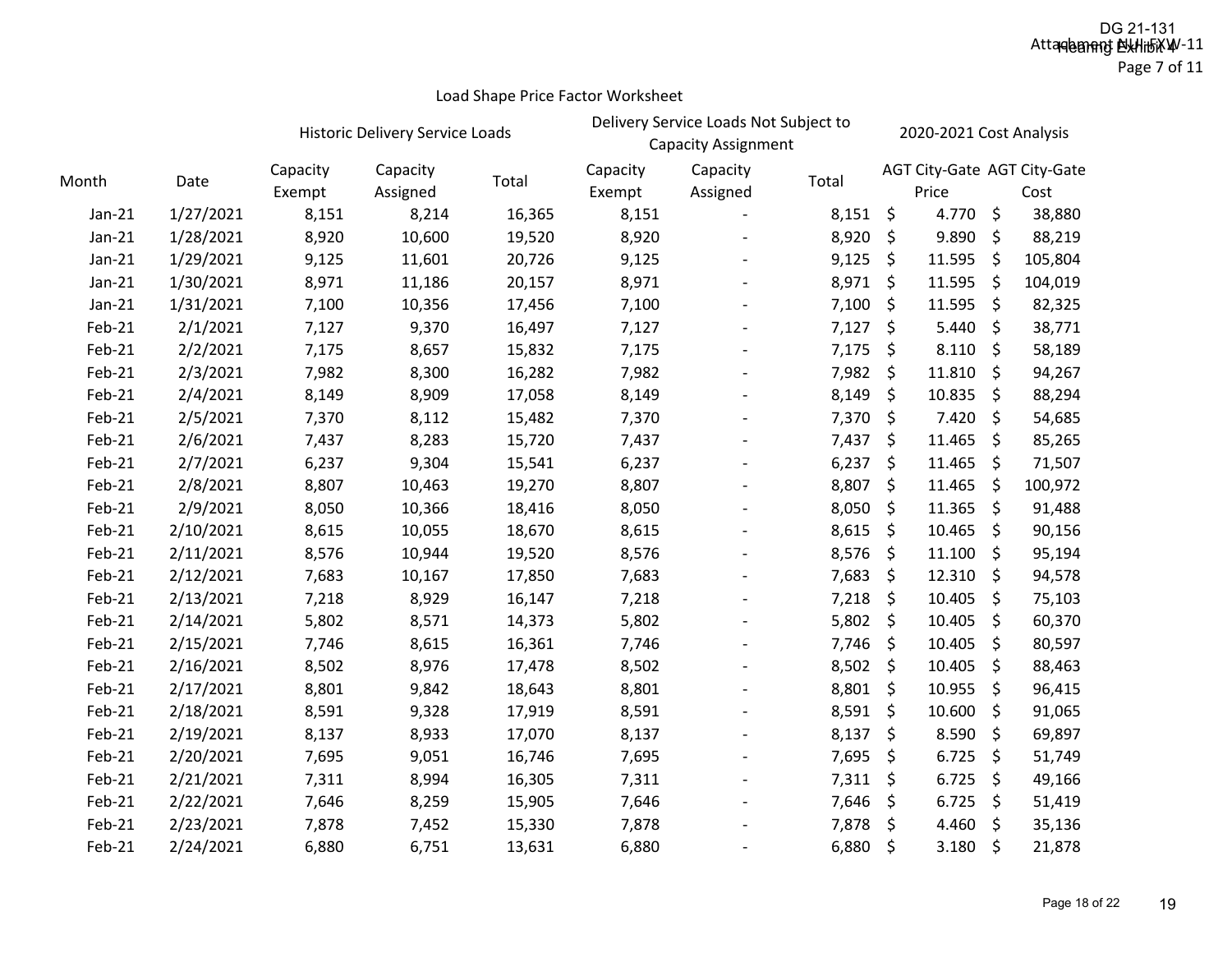# HistoricCapacity

|          |           |                    | <b>Historic Delivery Service Loads</b> |        | Delivery Service Loads Not Subject to<br><b>Capacity Assignment</b> |                      |       |    | 2020-2021 Cost Analysis |         |                                     |  |
|----------|-----------|--------------------|----------------------------------------|--------|---------------------------------------------------------------------|----------------------|-------|----|-------------------------|---------|-------------------------------------|--|
| Month    | Date      | Capacity<br>Exempt | Capacity<br>Assigned                   | Total  | Capacity<br>Exempt                                                  | Capacity<br>Assigned | Total |    | Price                   |         | AGT City-Gate AGT City-Gate<br>Cost |  |
| Feb-21   | 2/25/2021 | 7,527              | 8,443                                  | 15,970 | 7,527                                                               |                      | 7,527 | \$ | 3.440                   | \$      | 25,893                              |  |
| Feb-21   | 2/26/2021 | 7,524              | 7,810                                  | 15,334 | 7,524                                                               |                      | 7,524 | \$ | 2.655                   | \$      | 19,976                              |  |
| Feb-21   | 2/27/2021 | 7,288              | 6,952                                  | 14,240 | 7,288                                                               |                      | 7,288 | \$ | 2.655                   | \$      | 19,350                              |  |
| Feb-21   | 2/28/2021 | 6,104              | 6,711                                  | 12,815 | 6,104                                                               |                      | 6,104 | \$ | 2.655                   | \$      | 16,206                              |  |
| Mar-21   | 3/1/2021  | 8,079              | 9,677                                  | 17,756 | 8,079                                                               |                      | 8,079 | \$ | 3.385                   | \$      | 27,347                              |  |
| Mar-21   | 3/2/2021  | 8,796              | 10,247                                 | 19,043 | 8,796                                                               |                      | 8,796 | \$ | 6.470                   | \$      | 56,910                              |  |
| $Mar-21$ | 3/3/2021  | 7,816              | 7,786                                  | 15,602 | 7,816                                                               |                      | 7,816 | \$ | 4.125                   | \$      | 32,241                              |  |
| Mar-21   | 3/4/2021  | 8,360              | 9,744                                  | 18,104 | 8,360                                                               |                      | 8,360 | \$ | 8.235                   | \$      | 68,845                              |  |
| Mar-21   | 3/5/2021  | 8,375              | 9,774                                  | 18,149 | 8,375                                                               |                      | 8,375 | \$ | 7.100                   | \$      | 59,463                              |  |
| Mar-21   | 3/6/2021  | 7,996              | 8,849                                  | 16,845 | 7,996                                                               |                      | 7,996 | \$ | 5.355                   | \$      | 42,819                              |  |
| Mar-21   | 3/7/2021  | 6,194              | 8,556                                  | 14,750 | 6,194                                                               |                      | 6,194 | \$ | 5.355                   | \$      | 33,169                              |  |
| Mar-21   | 3/8/2021  | 8,003              | 8,062                                  | 16,065 | 8,003                                                               |                      | 8,003 | \$ | 5.355                   | \$      | 42,856                              |  |
| Mar-21   | 3/9/2021  | 7,960              | 7,104                                  | 15,064 | 7,960                                                               |                      | 7,960 | \$ | 2.845                   | \$      | 22,646                              |  |
| Mar-21   | 3/10/2021 | 7,491              | 6,984                                  | 14,475 | 7,491                                                               |                      | 7,491 | \$ | 2.740                   | \$      | 20,525                              |  |
| Mar-21   | 3/11/2021 | 6,480              | 4,286                                  | 10,766 | 6,480                                                               |                      | 6,480 | \$ | 2.370                   | \$      | 15,358                              |  |
| Mar-21   | 3/12/2021 | 6,533              | 5,868                                  | 12,401 | 6,533                                                               |                      | 6,533 | \$ | 2.310                   | \$      | 15,091                              |  |
| Mar-21   | 3/13/2021 | 6,799              | 6,843                                  | 13,642 | 6,799                                                               |                      | 6,799 | \$ | 4.115                   | \$      | 27,978                              |  |
| Mar-21   | 3/14/2021 | 7,184              | 9,346                                  | 16,530 | 7,184                                                               |                      | 7,184 | \$ | 4.115                   | \$      | 29,562                              |  |
| Mar-21   | 3/15/2021 | 9,579              | 10,470                                 | 20,049 | 9,579                                                               |                      | 9,579 | \$ | 4.115                   | \$      | 39,418                              |  |
| Mar-21   | 3/16/2021 | 8,684              | 8,172                                  | 16,856 | 8,684                                                               |                      | 8,684 | \$ | 4.515                   | \$      | 39,208                              |  |
| Mar-21   | 3/17/2021 | 7,487              | 6,764                                  | 14,251 | 7,487                                                               |                      | 7,487 | \$ | 2.675                   | \$      | 20,028                              |  |
| Mar-21   | 3/18/2021 | 7,432              | 7,003                                  | 14,435 | 7,432                                                               |                      | 7,432 | \$ | 2.760                   | \$      | 20,512                              |  |
| Mar-21   | 3/19/2021 | 7,727              | 7,428                                  | 15,155 | 7,727                                                               |                      | 7,727 | \$ | 3.450                   | \$      | 26,658                              |  |
| Mar-21   | 3/20/2021 | 7,107              | 5,773                                  | 12,880 | 7,107                                                               |                      | 7,107 | \$ | 2.205                   | \$      | 15,671                              |  |
| Mar-21   | 3/21/2021 | 6,247              | 5,921                                  | 12,168 | 6,247                                                               |                      | 6,247 | \$ | 2.205                   | \$      | 13,775                              |  |
| Mar-21   | 3/22/2021 | 7,056              | 6,419                                  | 13,475 | 7,056                                                               |                      | 7,056 | \$ | 2.205                   | \$      | 15,558                              |  |
| Mar-21   | 3/23/2021 | 7,138              | 5,720                                  | 12,858 | 7,138                                                               |                      | 7,138 | \$ | 2.090                   | \$      | 14,918                              |  |
| Mar-21   | 3/24/2021 | 6,554              | 5,333                                  | 11,887 | 6,554                                                               |                      | 6,554 | \$ | 2.140                   | \$      | 14,026                              |  |
| Mar-21   | 3/25/2021 | 6,493              | 4,764                                  | 11,257 | 6,493                                                               |                      | 6,493 | \$ | 1.930                   | $\zeta$ | 12,531                              |  |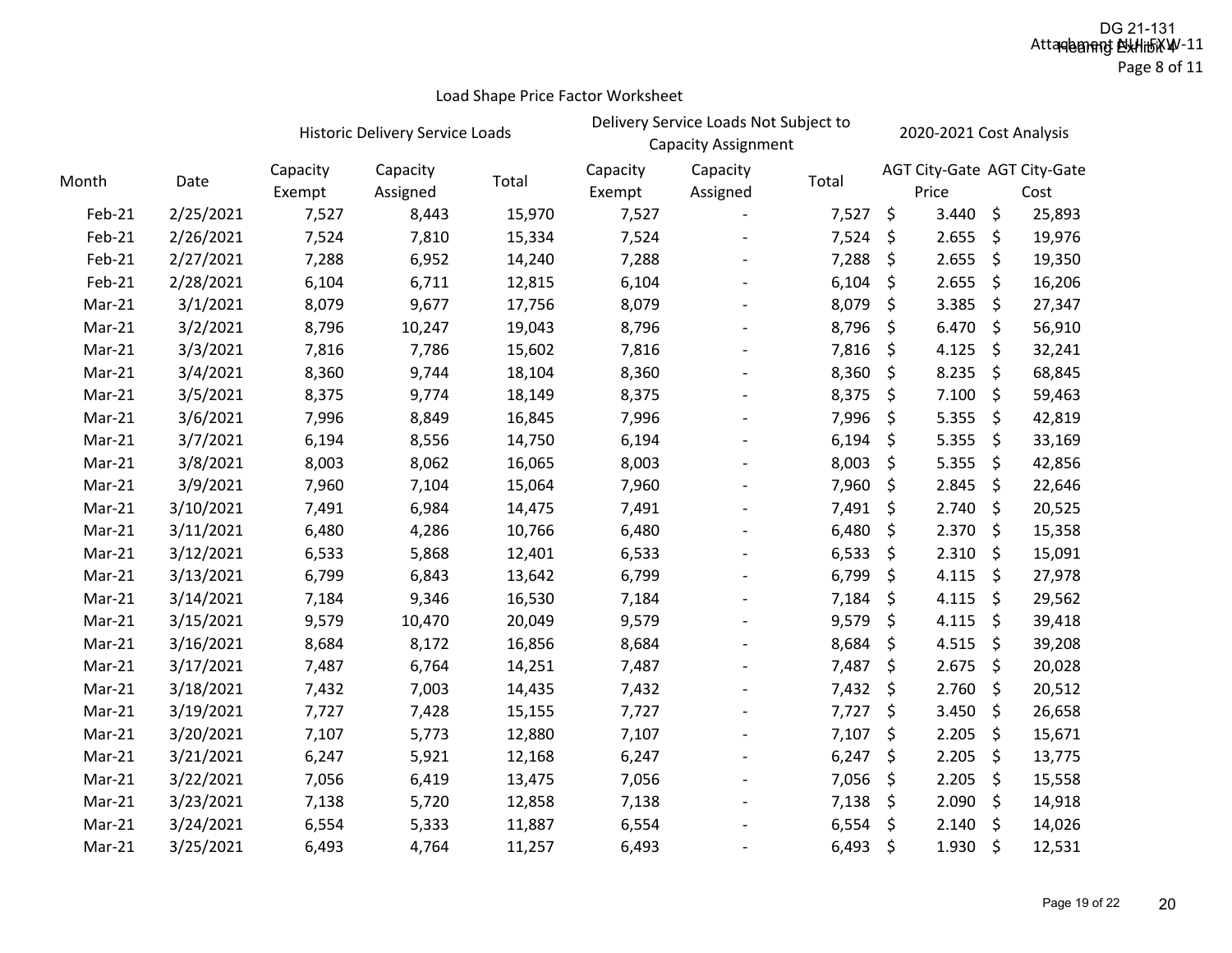Page 9 of 11

|        |           | Historic Delivery Service Loads |                      |        | Delivery Service Loads Not Subject to<br><b>Capacity Assignment</b> |                      |       | 2020-2021 Cost Analysis |                                      |         |        |
|--------|-----------|---------------------------------|----------------------|--------|---------------------------------------------------------------------|----------------------|-------|-------------------------|--------------------------------------|---------|--------|
| Month  | Date      | Capacity<br>Exempt              | Capacity<br>Assigned | Total  | Capacity<br>Exempt                                                  | Capacity<br>Assigned | Total |                         | AGT City-Gate AGT City-Gate<br>Price |         | Cost   |
| Mar-21 | 3/26/2021 | 6,198                           | 3,976                | 10,174 | 6,198                                                               |                      | 6,198 | \$                      | 1.835                                | \$      | 11,373 |
| Mar-21 | 3/27/2021 | 6,841                           | 5,323                | 12,164 | 6,841                                                               |                      | 6,841 | \$                      | 1.835                                | \$      | 12,553 |
| Mar-21 | 3/28/2021 | 5,780                           | 5,948                | 11,728 | 5,780                                                               |                      | 5,780 | \$                      | 1.835                                | \$      | 10,606 |
| Mar-21 | 3/29/2021 | 8,314                           | 6,789                | 15,103 | 8,314                                                               |                      | 8,314 | \$                      | 1.835                                | \$      | 15,256 |
| Mar-21 | 3/30/2021 | 7,551                           | 5,889                | 13,440 | 7,551                                                               |                      | 7,551 | \$                      | 1.940                                | \$      | 14,649 |
| Mar-21 | 3/31/2021 | 6,621                           | 4,326                | 10,947 | 6,621                                                               |                      | 6,621 | \$                      | 1.915                                | \$      | 12,679 |
| Apr-21 | 4/1/2021  | 7,906                           | 7,027                | 14,933 | 7,906                                                               |                      | 7,906 | \$                      | 2.535                                | \$      | 20,042 |
| Apr-21 | 4/2/2021  | 7,608                           | 7,070                | 14,678 | 7,608                                                               |                      | 7,608 | \$                      | 2.255                                | \$      | 17,156 |
| Apr-21 | 4/3/2021  | 6,982                           | 6,066                | 13,048 | 6,982                                                               |                      | 6,982 | \$                      | 2.255                                | \$      | 15,744 |
| Apr-21 | 4/4/2021  | 6,600                           | 4,836                | 11,436 | 6,600                                                               |                      | 6,600 | \$                      | 2.255                                | \$      | 14,883 |
| Apr-21 | 4/5/2021  | 7,170                           | 6,015                | 13,185 | 7,170                                                               |                      | 7,170 | \$                      | 2.255                                | \$      | 16,168 |
| Apr-21 | 4/6/2021  | 7,074                           | 5,130                | 12,204 | 7,074                                                               |                      | 7,074 | \$                      | 1.930                                | $\zeta$ | 13,653 |
| Apr-21 | 4/7/2021  | 6,780                           | 4,551                | 11,331 | 6,780                                                               |                      | 6,780 | \$                      | 2.000                                | \$      | 13,560 |
| Apr-21 | 4/8/2021  | 6,921                           | 5,239                | 12,160 | 6,921                                                               |                      | 6,921 | \$                      | 1.920                                | \$      | 13,288 |
| Apr-21 | 4/9/2021  | 6,754                           | 4,501                | 11,255 | 6,754                                                               |                      | 6,754 | \$                      | 1.795                                | \$      | 12,123 |
| Apr-21 | 4/10/2021 | 5,806                           | 3,678                | 9,484  | 5,806                                                               |                      | 5,806 | \$                      | 1.775                                | \$      | 10,306 |
| Apr-21 | 4/11/2021 | 7,038                           | 5,408                | 12,446 | 7,038                                                               |                      | 7,038 | \$                      | 1.775                                | \$      | 12,492 |
| Apr-21 | 4/12/2021 | 7,731                           | 5,835                | 13,566 | 7,731                                                               |                      | 7,731 | \$                      | 1.775                                | \$      | 13,723 |
| Apr-21 | 4/13/2021 | 7,458                           | 4,824                | 12,282 | 7,458                                                               |                      | 7,458 | \$                      | 1.940                                | \$      | 14,469 |
| Apr-21 | 4/14/2021 | 7,358                           | 5,139                | 12,497 | 7,358                                                               |                      | 7,358 | \$                      | 2.065                                | \$      | 15,194 |
| Apr-21 | 4/15/2021 | 7,168                           | 5,815                | 12,983 | 7,168                                                               |                      | 7,168 | \$                      | 2.355                                | \$      | 16,881 |
| Apr-21 | 4/16/2021 | 7,696                           | 6,650                | 14,346 | 7,696                                                               |                      | 7,696 | \$                      | 3.170                                | \$      | 24,396 |
| Apr-21 | 4/17/2021 | 6,818                           | 5,338                | 12,156 | 6,818                                                               |                      | 6,818 | \$                      | 2.865                                | \$      | 19,534 |
| Apr-21 | 4/18/2021 | 6,832                           | 5,282                | 12,114 | 6,832                                                               |                      | 6,832 | \$                      | 2.865                                | \$      | 19,574 |
| Apr-21 | 4/19/2021 | 7,530                           | 4,850                | 12,380 | 7,530                                                               |                      | 7,530 | \$                      | 2.865                                | \$      | 21,573 |
| Apr-21 | 4/20/2021 | 7,775                           | 4,321                | 12,096 | 7,775                                                               |                      | 7,775 | \$                      | 2.445                                | \$      | 19,010 |
| Apr-21 | 4/21/2021 | 7,506                           | 6,009                | 13,515 | 7,506                                                               |                      | 7,506 | \$                      | 2.605                                | \$      | 19,553 |
| Apr-21 | 4/22/2021 | 8,365                           | 6,834                | 15,199 | 8,365                                                               |                      | 8,365 | \$                      | 3.135                                | \$      | 26,224 |
| Apr-21 | 4/23/2021 | 6,142                           | 4,519                | 10,661 | 6,142                                                               |                      | 6,142 | $\zeta$                 | 2.465                                | -\$     | 15,140 |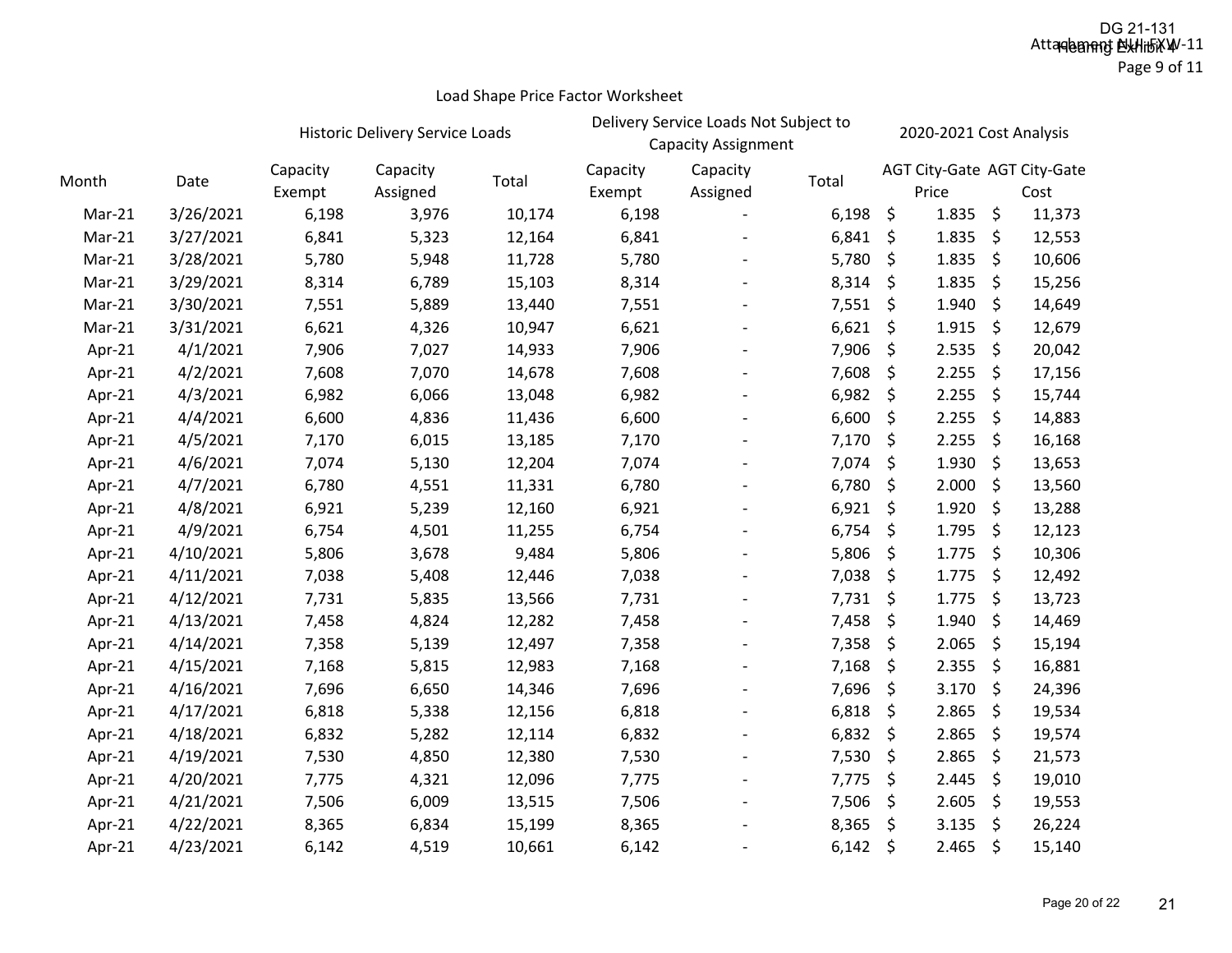### Attakalament NovHiHöxW-11 Page 10 of 11 DG 21-131<br>**Hearing Exhitrixw**

|                      |           |           | Historic Delivery Service Loads |           |           | Delivery Service Loads Not Subject to<br><b>Capacity Assignment</b> |                |                             | 2020-2021 Cost Analysis |    |             |
|----------------------|-----------|-----------|---------------------------------|-----------|-----------|---------------------------------------------------------------------|----------------|-----------------------------|-------------------------|----|-------------|
| Month                |           | Capacity  | Capacity                        | Total     | Capacity  | Capacity                                                            | Total          | AGT City-Gate AGT City-Gate |                         |    |             |
|                      | Date      | Exempt    | Assigned                        |           | Exempt    | Assigned                                                            |                |                             | Price                   |    | Cost        |
| Apr-21               | 4/24/2021 | 3,760     | 3,191                           | 6,951     | 3,760     | $\overline{\phantom{a}}$                                            | 3,760 \$       |                             | 2.160                   | \$ | 8,122       |
| Apr-21               | 4/25/2021 | 5,260     | 5,107                           | 10,367    | 5,260     | $\overline{\phantom{a}}$                                            | 5,260          | \$                          | $2.160 \div$            |    | 11,362      |
| Apr-21               | 4/26/2021 | 8,383     | 6,029                           | 14,412    | 8,383     | $\overline{\phantom{a}}$                                            | 8,383          | -S                          | $2.160 \div$            |    | 18,107      |
| Apr-21               | 4/27/2021 | 7,309     | 4,561                           | 11,870    | 7,309     | $\overline{\phantom{a}}$                                            | 7,309          | S.                          | 2.600                   | \$ | 19,003      |
| Apr-21               | 4/28/2021 | 6,835     | 5,023                           | 11,858    | 6,835     | $\overline{\phantom{0}}$                                            | 6,835          | - \$                        | $2.525$ \$              |    | 17,258      |
| Apr-21               | 4/29/2021 | 6,866     | 5,165                           | 12,031    | 6,866     | $\overline{\phantom{a}}$                                            | 6,866          | -S                          | 2.465                   | Ŝ. | 16,925      |
| Apr-21               | 4/30/2021 | 6,859     | 4,898                           | 11,757    | 6,859     | $\overline{\phantom{a}}$                                            | 6,859          | -\$                         | 2.400                   | \$ | 16,462      |
| <b>Winter Period</b> |           | 1,311,091 | 1,303,347                       | 2,614,438 | 1,311,091 | $\overline{\phantom{a}}$                                            | $1,311,091$ \$ |                             | 4.343                   |    | \$5,694,604 |
|                      |           |           |                                 |           |           | Weighted Average Daily Price \$                                     |                |                             | 4.343                   |    |             |

Load Shape Price Factor Worksheet

Straight Average Daily Price \$4.154

Load Shape Price Factor  $1.046$